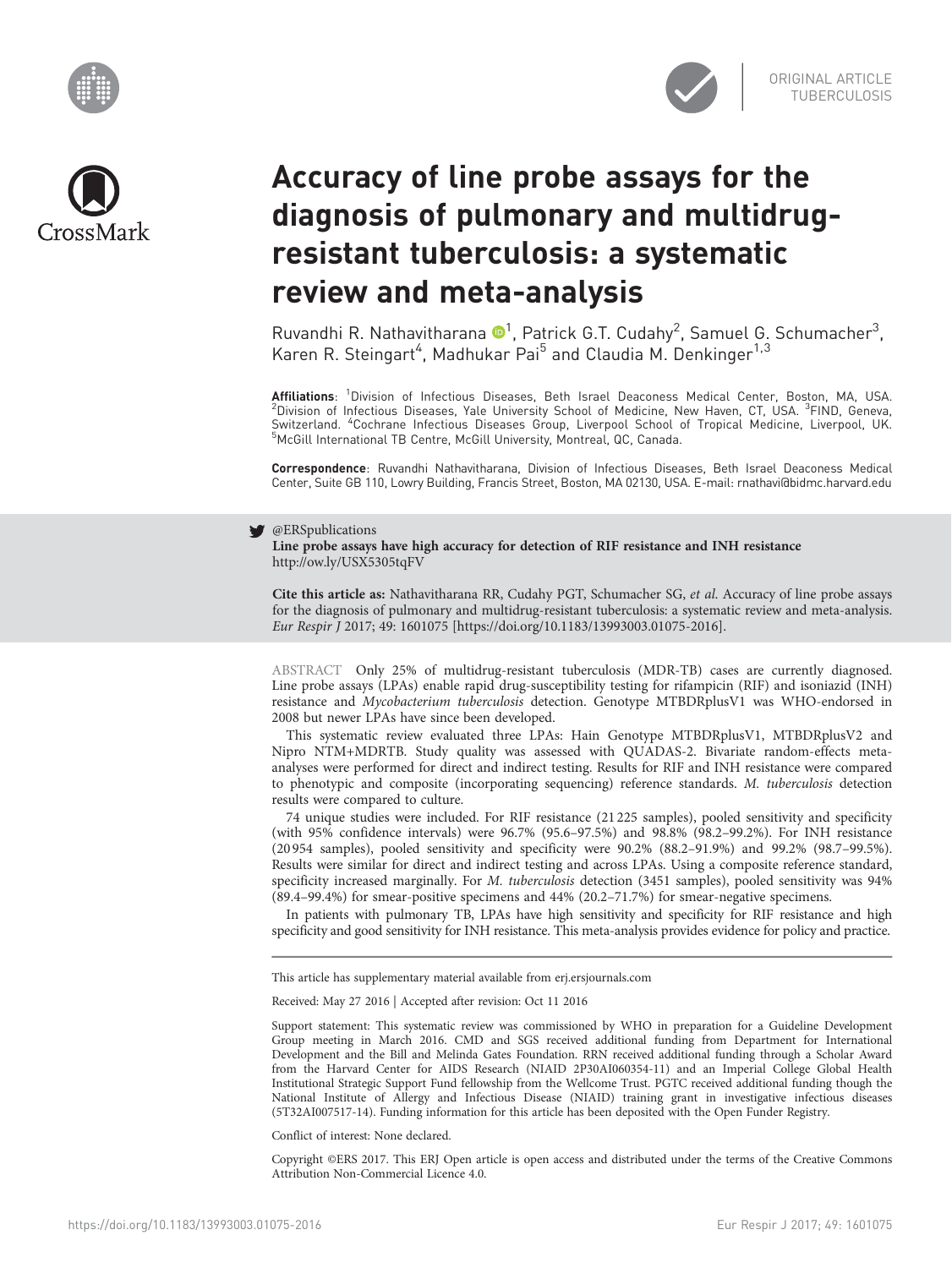# Introduction

Tuberculosis causes 10.4 million cases and 1.8 million deaths annually and it is estimated that 4.3 million cases go undiagnosed each year [[1](#page-19-0)]. The emergence of multidrug and extensively drug-resistant tuberculosis (MDR-TB and XDR-TB, respectively) is a major threat to global tuberculosis control [\[2](#page-19-0)]. Culture and drug-susceptibility testing (DST) using solid media can take up to 8–12 weeks for results [\[3](#page-19-0)] and faster liquid-based culture techniques still take 4–6 weeks [[4](#page-19-0)]. The delays associated with DST lead to prolonged periods of ineffective therapy and ongoing tuberculosis transmission. The development of rapid molecular diagnostic tests for the identification of Mycobacterium tuberculosis and drug resistance has consequently become a research and implementation priority [[5](#page-19-0)].

Line probe assays (LPAs) are rapid molecular diagnostics that can detect M. tuberculosis and drug resistance. Although LPAs are more technically complex (designed for reference or regional laboratory settings) and take longer to perform than the Xpert MTB/RIF assay (Cepheid, Sunnyvale, CA, USA), they have the ability to detect isoniazid (INH) resistance in addition to rifampicin (RIF) resistance unlike Xpert MTB/RIF [\[6\]](#page-19-0). LPAs detect RIF and INH resistance by identifying mutations in the rpoB, katG, and inhA genes. By targeting mutations in the 81-base pair "core region" of the rpoB gene, more than 95% of all RIF resistant strains can be detected [[7](#page-19-0)]. In comparison, the mutations that cause INH resistance are located in several genes and regions [[8, 9](#page-19-0)]. Although mutations in *katG* and *inhA* account for approximately 80–90% of INH-resistant strains [\[10](#page-19-0)], an additional 5–10% of INH-resistant strains have mutations in the ahpC– oxyR intergenic region, often in conjunction with katG mutations outside of codon 315 [[11](#page-19-0)].

The World Health Organization (WHO) approved LPAs for the diagnosis of M. tuberculosis and RIF resistance in smear-positive tuberculosis in 2008 [[12](#page-19-0)], guided by a systematic review evaluating two first-generation LPAs: INNO-LiPA Rif.TB assay (Innogenetics, Ghent, Belgium) and Genotype MTBDR assay (Hain Lifescience GmbH, Nehren, Germany) [\[13\]](#page-19-0), both of which assays are no longer used in clinical practice. Newer versions of the LPA technology have been developed [[14](#page-19-0)–[17](#page-19-0)] and additional studies have been published. This systematic review was commissioned by the WHO to guide a policy update on the use of molecular diagnostics. We evaluated the diagnostic accuracy of three LPAs (appendix A in the supplementary material): GenoType MTBDRplus V1 (subsequently referred to as "Hain V1"), GenoType MTBDRplus V2 (subsequently referred to as "Hain V2") and Nipro NTM+MDRTB Detection Kit 2 (subsequently referred to as "Nipro"), for the detection of RIF and INH resistance and detection of M. tuberculosis.

# Methods

We followed the Preferred Reporting Items for Systematic Reviews and Meta-Analyses (PRISMA) guidelines and methods for systematic reviews and meta-analyses of diagnostic test accuracy [[18](#page-19-0), [19](#page-19-0)]. We prepared a protocol for the literature search, article selection, data extraction, assessment of methodological quality and synthesis of results.

# Search methods

We performed a comprehensive search of the following databases (PubMed, EMBASE, BIOSIS, Web of Science, LILACS, Cochrane) for relevant citations (full search strategy reported in appendix C in the supplementary material). Our search was restricted to the time period January 2004 to August 2015, since the first Hain LPA was introduced in October 2004. In addition, we contacted laboratory experts and the test manufacturers for additional published studies. We also searched reference lists from included studies and previous meta-analyses [\[13\]](#page-19-0). No language restriction was initially applied but at the full-text review stage we restricted studies to English, French and Spanish. Abstracts or conference proceedings were not included.

# Study selection and data extraction

Two review authors (R.R. Nathavitharana and P.G.T. Cudahy) independently assessed titles and abstracts (screen 1). Any citation identified by either review author during screen 1 was selected for full-text review. The same two review authors (R.R. Nathavitharana and P.G.T. Cudahy) independently assessed the full-text articles for inclusion (screen 2). In screen 2, any discrepancies were resolved by discussion between the review authors or by arbitration by a third review author (C.M. Denkinger). Two review authors (R.R. Nathavitharana and P.G.T. Cudahy) extracted data from the included studies with a pre-piloted standardised form and crosschecked to ensure accuracy. Disagreement between review authors on data extraction was resolved by discussion or by a third reviewer (C.M. Denkinger). Studies without extractable sensitivity and specificity data were excluded if no further information was acquired after three attempts to contact the study authors.

# Selection criteria

We included cross-sectional, case-control, cohort studies or randomised controlled trials comparing LPAs to a reference standard test (see below), if at least 25 samples were tested. Patients of all age groups with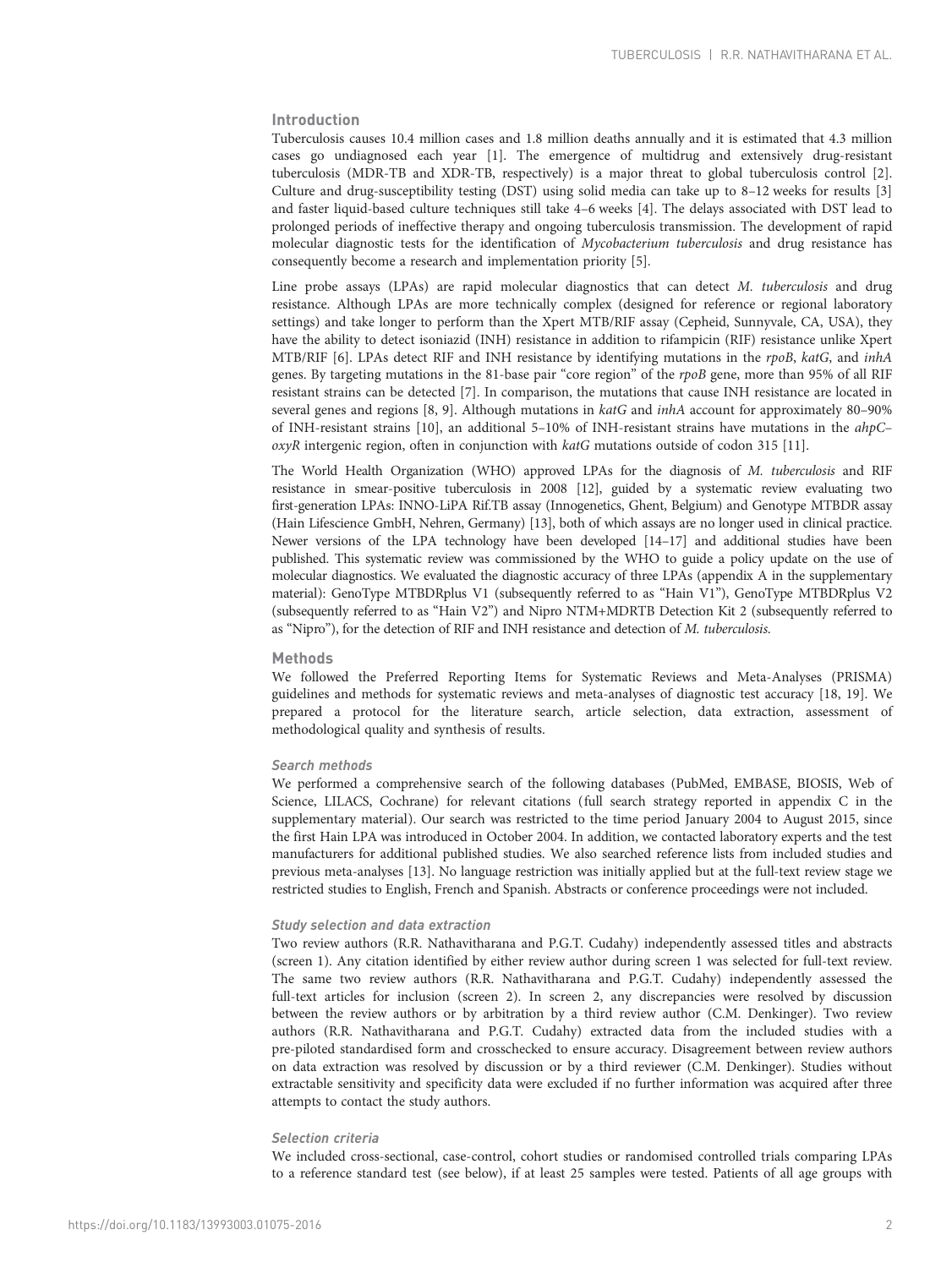suspected or confirmed pulmonary tuberculosis or MDR-TB were included, regardless of setting or country. Specimen types were limited to sputum. Patients who were already on therapy were excluded from analyses of M. tuberculosis detection (since dead bacilli not detected by culture could be detected by LPAs leading to false positive results) but were included in analyses for RIF and INH resistance detection.

The reference standard test for the detection of M. tuberculosis was a positive solid or liquid culture for M. tuberculosis. The reference standard test for the detection of RIF and INH resistance detection was phenotypic DST for our primary analysis for all studies. Where data were available, LPA results were also compared with a composite reference standard, which combined the results from targeted genetic sequencing and phenotypic DST results (see appendix B in the supplementary material for details).

#### Outcome measures

Our outcome measures for all questions were sensitivity and specificity. Indeterminate results were excluded from the analyses for determination of sensitivity and specificity and were reported separately (further details in appendix B in the supplementary material).

#### Assessment of methodological quality

We used the Quality Assessment of Studies of Diagnostic Accuracy included in Systematic Reviews-2 (QUADAS-2) instrument, a validated tool for diagnostic studies, to assess study quality [\[20\]](#page-19-0). The information needed to answer QUADAS-2 questions was incorporated in the data extraction sheet. A description of the QUADAS-2 items and the interpretation in the study context can be found in appendices D1 and D2 in the supplementary material.

# Statistical analysis and data synthesis

We performed statistical analyses using STATA (version 13; STATA corporation, College Station, TX, USA). The studies were grouped by type of index test and reference standard used. Our QUADAS-2 analysis was performed using Excel (version 14.5.4; Microsoft, Seattle, WA, USA).

# Meta-analysis

Meta-analysis was performed for each index test if at least four studies were available for the same index test and if there was limited heterogeneity between studies. Bivariate random effects meta-analyses were performed [\[21, 22](#page-19-0)] using the metandi package in STATA for index tests that included enough data to calculate sensitivity and specificity, with 95% confidence intervals. Summary and individual estimates were also presented graphically with the 95% confidence intervals and prediction region. Several studies did not contribute to both sensitivity and specificity but only to one of the two. In order to make complete use of the data for these studies we performed a univariate random effects meta-analysis of the sensitivity and/or specificity estimates separately. Where there were fewer than four studies available or if substantial heterogeneity precluded meta-analysis, a descriptive analysis was performed. Forest plots were visually assessed for heterogeneity among the studies within each index test. Using summary plots, we examined the variability in estimates and the width of the prediction region, with a wider prediction region suggesting more heterogeneity. We anticipated that studies included in the meta-analysis would be fairly heterogeneous and thus sub-groups for analysis were pre-specified as LPA type, specimen type, specimen conditions and smear status.

# Results

# Characteristics of included studies

From the literature search, we identified 1650 citations and reviewed 218 full-text articles. 74 studies were included in this systematic review ([figure 1](#page-3-0)) [[15](#page-19-0), [17](#page-19-0), [23](#page-19-0)–[94](#page-21-0)]. 16 of these studies contributed data to more than one analysis, resulting in a total of 94 datasets. A list of excluded studies and the reasons for exclusion is presented in appendix E in the supplementary material. [Tables 1](#page-4-0) and [2](#page-9-0) demonstrate the characteristics of the 94 datasets that provided data on RIF and INH (of note, four of these datasets only provided data on RIF but not INH) and the six datasets that provided data on M. tuberculosis detection respectively. The majority of datasets were cross-sectional in design and almost all were performed in either a regional or national reference laboratory setting. 48 datasets evaluated LPA for direct testing on sputum specimens [\[15, 17, 24, 25, 27, 29](#page-19-0)–[32,](#page-19-0) [35](#page-20-0)–[39, 41](#page-20-0)–[43, 46, 47, 49, 50, 52, 57, 59, 62](#page-20-0)–[69, 71, 72](#page-21-0), [74](#page-21-0), [77](#page-21-0)–[82, 84](#page-21-0), [87, 91](#page-21-0), [93\]](#page-21-0) and 46 datasets evaluated LPA for indirect testing on culture isolates [[17](#page-19-0), [23, 25](#page-19-0)–[28](#page-19-0), [33](#page-19-0)–[35, 37, 39](#page-20-0), [40](#page-20-0), [44](#page-20-0), [45](#page-20-0), [48](#page-20-0), [51](#page-20-0)–[58, 60](#page-20-0)–[62,](#page-20-0) [68](#page-21-0), [70](#page-21-0), [72](#page-21-0), [73](#page-21-0), [75](#page-21-0), [76](#page-21-0), [78, 79, 83, 85, 86, 88](#page-21-0)–[90](#page-21-0), [92](#page-21-0), [94](#page-21-0)]. 83 datasets evaluated Hain V1, five datasets evaluated Hain V2 [\[15, 30](#page-19-0), [36](#page-20-0), [72\]](#page-21-0) and six datasets evaluated Nipro [\[17,](#page-19-0) [72](#page-21-0), [79\]](#page-21-0). Very few datasets recorded demographic data or HIV status due to the use of anonymised samples.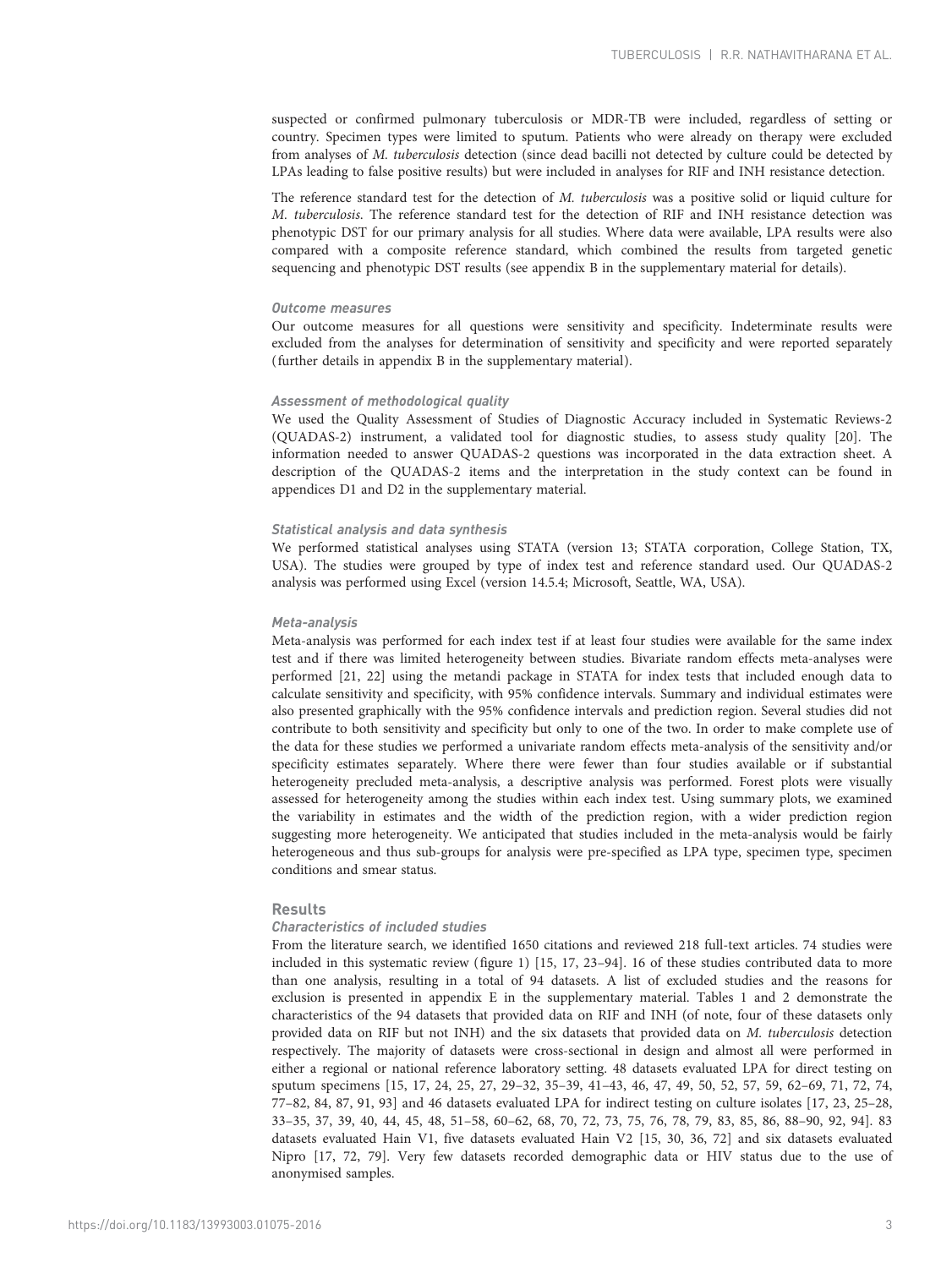<span id="page-3-0"></span>

FIGURE 1 Preferred Reporting Items for Systematic Reviews and Meta-Analyses diagram of included studies. TB: tuberculosis; LPA: line probe assay.

# Methodological quality

The methodological quality across all included studies is summarised in [figure 2](#page-10-0) and presented for each individual study in appendix D3 in the supplementary material. Many studies did not report all factors that could affect methodological quality. For the "patient selection' domain, there was unclear risk of bias for 56 out of 94 datasets for RIF and INH resistance and five out of six datasets for M. tuberculosis detection predominantly because the method of sampling of patients was not defined. Applicability concerns were unclear in 18 out of 94 datasets for RIF and INH resistance and one out of six datasets for M. tuberculosis detection that did not specify the type of patients tested or laboratory setting. For the "index test" domain, there was unclear risk of bias for 66 out of 94 datasets for RIF and INH resistance and two out of six datasets for M. tuberculosis detection because it was not stated whether the person performing the index test was blinded to the results of the reference standard testing. Applicability concerns in this domain were high risk in eight out of 94 datasets that reported variations in test processing that were not according to the manufacturer's recommendations. For the "reference test" domain, there was unclear risk of bias for many datasets (68 out of 94) for RIF and INH resistance and three out of six datasets for M. tuberculosis detection because it was not stated whether the person performing the reference test was blinded to the results of the index tests. Applicability concerns were low. In the "flow and timing" domain, the majority of datasets (78 out of 94 and six out of six, respectively) were judged to have a low risk of bias.

# Indeterminate result and culture contamination rates

30 datasets reported indeterminate results for directly tested specimens with a median of 5.3% and range of 1.0–14.5% for rifampicin and 5.6% and 0.9–14.5% for isoniazid (appendix F, table S1 in the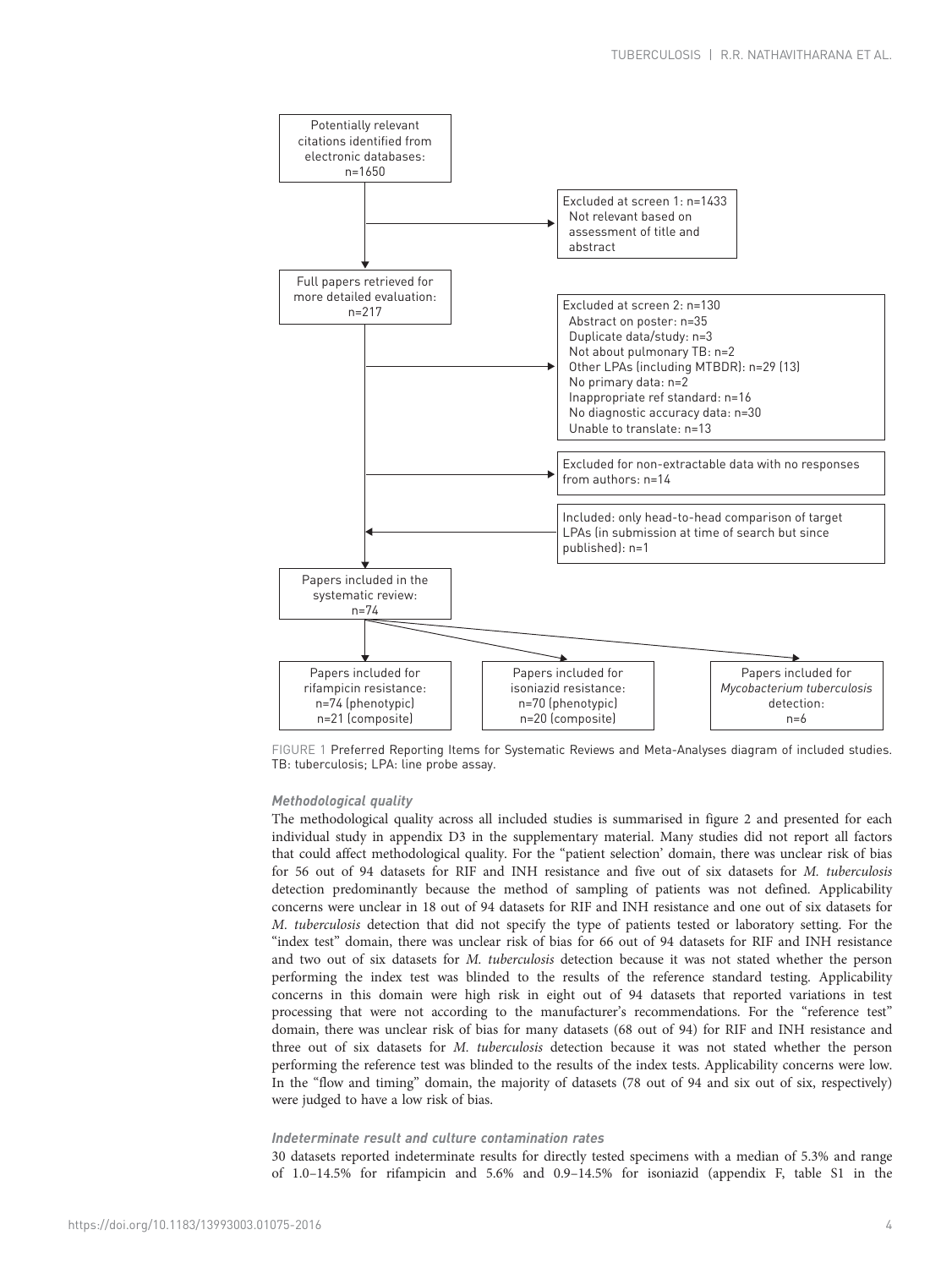<span id="page-4-0"></span>

| First author [ref.]             | <b>Country (income</b><br>category) | Study design             | Laboratory<br>setting                          | <b>Population</b>     | <b>Number</b><br>tested:<br><b>RIF</b> | <b>Number</b><br>tested:<br><b>INH</b> | Direct or<br>indirect | <b>Smear</b><br>status | <b>Condition of</b><br>specimen | <b>Phenotypic reference</b><br>standard |  |
|---------------------------------|-------------------------------------|--------------------------|------------------------------------------------|-----------------------|----------------------------------------|----------------------------------------|-----------------------|------------------------|---------------------------------|-----------------------------------------|--|
| Hain Genotype MTBDRplus V1      |                                     |                          |                                                |                       |                                        |                                        |                       |                        |                                 |                                         |  |
| AL-MUTAIRI [23] <sup>#</sup>    | Kuwait [A]                          | Case-control             | National reference Culture                     | positives             | 125                                    | 125                                    | Indirect              | N/A                    | Unknown                         | Radiometric BacTec<br>460               |  |
| ALBERT [24]                     | Uganda (B)                          |                          | Cross-sectional National reference At risk for | MDR-TB                | 97                                     | 97                                     | Direct                | Positive               | Frozen                          | Non-radiometric<br>BacTec MGIT          |  |
| ANEK-VORAPONG [25]              | Thailand (B)                        | Unclear                  | Regional                                       | Culture<br>positives  | 50                                     | 50                                     | Indirect              | N/A                    | Frozen                          | Non-radiometric<br>BacTec MGIT          |  |
| ANEK-VORAPONG [25] <sup>#</sup> | Thailand (B)                        | Cross-sectional Regional |                                                | Smear<br>positives    | 164                                    | 164                                    | Direct                | Positive               | Frozen                          | Non-radiometric<br><b>BacTec MGIT</b>   |  |
| ASANTE-POKU [26] <sup>#</sup>   | Ghana [B]                           | Cross-sectional Regional |                                                | Smear<br>positives    | 113                                    | 113                                    | Indirect              | Positive               | Frozen                          | Proportion method                       |  |
| ASENCIOS <sup>[27]</sup>        | Peru [B]                            |                          | Cross-sectional National reference Culture     | positives             | 95                                     | 95                                     | Indirect              | N/A                    | Unknown                         | Proportion method                       |  |
| ASENCIOS <sup>[27]</sup>        | Peru (B)                            | Unclear                  | National reference Smear                       | positives             | 100                                    | 100                                    | Direct                | Positive               | Unknown                         | Proportion method                       |  |
| AUNG [28] <sup>#</sup>          | Myanmar (B)                         |                          | Cross-sectional National reference Smear       | positives             | 189                                    | 189                                    | Indirect              | Positive               | Unknown                         | Proportion method                       |  |
| <b>AURIN</b> [29]               | Bangladesh (B)                      |                          | Cross-sectional National reference At risk for | MDR-TB                | 277                                    | 277                                    | Direct                | Positive               | Fresh                           | Proportion method                       |  |
| <b>BANU</b> [31]                | Bangladesh (B)                      | Cross-sectional Regional |                                                | At risk for<br>MDR-TB | 79                                     | 87                                     | Direct                | Positive               | Unknown                         | Proportion method                       |  |
| BARNARD [32]                    | South Africa (B)                    | Cross-sectional Regional |                                                | Smear<br>positives    | 484                                    | 479                                    | Direct                | Positive               | Unknown                         | Proportion method                       |  |
| BROSSIER [33]#                  | France [A]                          | Unclear                  | National reference Unspecified                 |                       | 113                                    | 113                                    | Indirect              | N/A                    | Frozen                          | Proportion method                       |  |
| BWANGA <sup>[34]</sup>          | Uganda (B)                          | Unclear                  | National reference Unspecified                 |                       | 31                                     | 31                                     | Indirect              | N/A                    | Unknown                         | Proportion method                       |  |
| CABIBBE [35]                    | Uganda (B)                          | Unclear                  | Regional                                       | Unspecified           | 91                                     | 91                                     | Indirect              | N/A                    | Unknown                         | Non-radiometric<br>BacTec MGIT          |  |
| CABIBBE <sup>[35]</sup>         | Uganda (B)                          | Unclear                  | Regional                                       | Unspecified           | 49                                     | 49                                     | Direct                | <b>Both</b>            | Unknown                         | Non-radiometric<br>BacTec MGIT          |  |
| CAUSSE [37]                     | Spain (A)                           | Unclear                  | Regional                                       | Smear<br>positives    | 41                                     | 41                                     | Indirect              | Positive               | Unknown                         | Non-radiometric<br>BacTec MGIT          |  |
| CAUSSE <sup>[37]</sup>          | Spain (A)                           | Unclear                  | Regional                                       | Smear<br>positives    | 18                                     | 18                                     | Direct                | Positive               | Frozen                          | Non-radiometric<br>BacTec MGIT          |  |
| CHEN [38]                       | China (B)                           | Cross-sectional Regional |                                                | Smear<br>positives    | 326                                    | 326                                    | Direct                | Positive               | Frozen                          | Proportion method                       |  |
| CHRYSSANTHOU [39]               | Sweden (A)                          | Cross-sectional Regional |                                                | Culture<br>positives  | 477                                    | 477                                    | Indirect              | N/A                    | Fresh                           | Non-radiometric<br>BacTec MGIT          |  |
| CHRYSSANTHOU [39]               | Sweden (A)                          | Cross-sectional Regional |                                                | Culture<br>positives  | 90                                     | 90                                     | Direct                | Both                   | Fresh                           | Non-radiometric<br>BacTec MGIT          |  |

Continued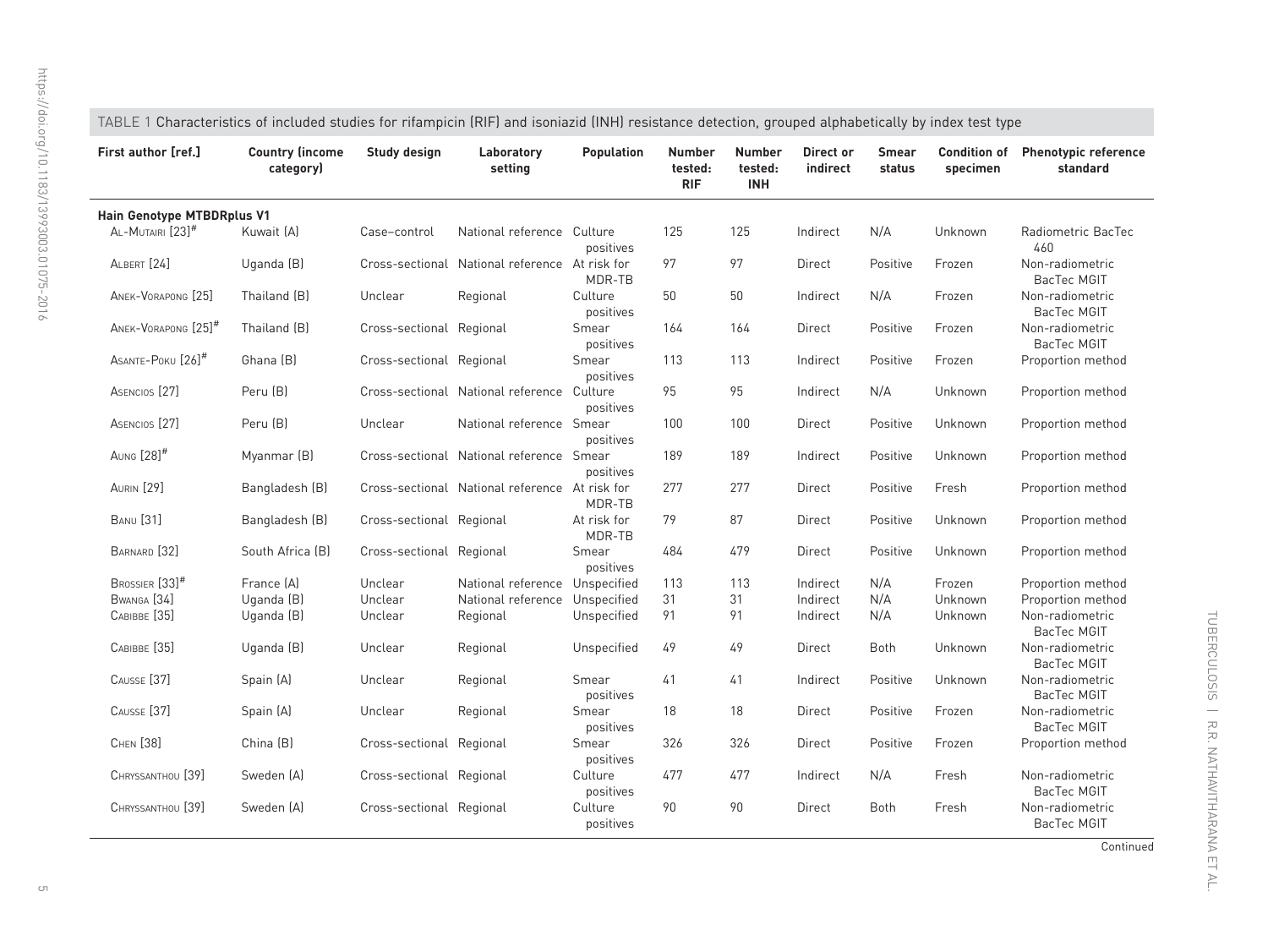| First author [ref.]            | <b>Country (income</b><br>category) | Study design             | Laboratory<br>setting                    | <b>Population</b>    | <b>Number</b><br>tested:<br><b>RIF</b> | <b>Number</b><br>tested:<br><b>INH</b> | Direct or<br>indirect | <b>Smear</b><br>status | <b>Condition of</b><br>specimen | <b>Phenotypic referer</b><br>standard |
|--------------------------------|-------------------------------------|--------------------------|------------------------------------------|----------------------|----------------------------------------|----------------------------------------|-----------------------|------------------------|---------------------------------|---------------------------------------|
| <b>DAUM</b> [40]               | South Africa (B)                    | Cross-sectional Regional |                                          | Culture<br>positives | 26                                     | 26                                     | Indirect              | N/A                    | Frozen                          | Non-radiometric<br>BacTec MGIT        |
| DORMAN $[41]$ <sup>#</sup>     | South Africa (B)                    | Cross-sectional Regional |                                          | Prior<br>screened    | 223                                    | 223                                    | Direct                | Both                   | Fresh                           | Non-radiometric<br>BacTec MGIT        |
| <b>DUBOIS CAUWELAERT</b> [42]  | Madagascar (B)                      | Cross-sectional Regional |                                          | Culture<br>positives | 254                                    | 254                                    | Direct                | Positive               | Unknown                         | Proportion method                     |
| ELISEEV <sub>[43]</sub>        | Russia (A)                          | Cross-sectional          | Regional                                 | Smear<br>positives   | 211                                    | 211                                    | Direct                | Positive               | Unknown                         | Non-radiometric<br>BacTec MGIT        |
| <b>EVANS</b> [44]              | South Africa (B)                    | Unclear                  | Regional                                 | Culture<br>positives | 223                                    | 223                                    | Indirect              | N/A                    | Unknown                         | Non-radiometric<br>BacTec MGIT        |
| FABRE [45] <sup>#,¶</sup>      | Multiple (C)                        | Unclear                  | Regional                                 | Culture<br>positives | 144                                    |                                        | Indirect              | N/A                    | Frozen                          | Radiometric BacTe<br>460              |
| $F$ AROOQI $[46]$ <sup>#</sup> | Pakistan (B)                        | Cross-sectional Regional |                                          | Smear<br>positives   | 105                                    | 105                                    | Direct                | Positive               | Fresh                           | Proportion method                     |
| FELKEL $[47]$ <sup>#</sup>     | Nigeria (B)                         | Cross-sectional Regional |                                          | Known<br>MDR-TB      | 32                                     | 32                                     | Direct                | Unclear                | Frozen                          | Non-radiometric<br>BacTec MGIT        |
| FERRO [48]                     | Colombia (B)                        |                          | Cross-sectional National reference       | Unspecified          | 221                                    | 222                                    | Indirect              | N/A                    | Frozen                          | Proportion method                     |
| FRIEDRICH [49]                 | South Africa (B)                    | Cross-sectional Regional |                                          | Prior<br>screened    | 94                                     | 94                                     | Direct                | Both                   | Fresh                           | Non-radiometric<br>BacTec MGIT        |
| GAUTHIER [50]                  | Haiti (B)                           |                          | Cross-sectional National reference Smear | positives            | 221                                    | 221                                    | Direct                | Positive               | Unknown                         | Non-radiometric<br>BacTec MGIT        |
| GITTI [51]                     | Greece (A)                          | Cross-sectional Regional |                                          | Culture<br>positives | 221                                    | 221                                    | Indirect              | N/A                    | Unknown                         | Proportion method                     |
| HILLEMANN [52] <sup>#</sup>    | Germany (A)                         | Case-control             | National reference Culture               | positives            | 125                                    | 125                                    | Indirect              | N/A                    | Unknown                         | Mixed                                 |
| HILLEMANN [52] <sup>#</sup>    | Germany (A)                         | Unclear                  | National reference Smear                 | positives            | 72                                     | 72                                     | Direct                | Positive               | Unknown                         | Mixed                                 |
| HUANG [53] <sup>#</sup>        | China [B]                           | Cross-sectional          | Regional                                 | Smear<br>positives   | 215                                    | 215                                    | Indirect              | Positive               | Unknown                         | Proportion method                     |
| HUANG [54] <sup>#</sup>        | Taiwan (B)                          | Unclear                  | Regional                                 | Culture<br>positives | 272                                    | 272                                    | Indirect              | N/A                    | Unknown                         | Mixed                                 |
| HUANG [55] <sup>#</sup>        | Taiwan (B)                          | Unclear                  | National reference Culture               |                      | 324                                    | 324                                    | Indirect              | N/A                    | Unknown                         | Proportion method                     |

Vietnam (B) Case–control Regional Culture

Argentina (B) Unclear National reference Culture

Argentina (B) Unclear National reference Smear

positives

positives

positives

positives

# TABLE 1 Continued

| l :ontinued |  |
|-------------|--|
|-------------|--|

Condition of Phenotypic reference

Mixed

Mixed

110 110 Indirect Positive Frozen Proportion method

30 30 Indirect Frozen

70 70 Direct Positive Frozen

 $\circ$ 

HUYEN<sup>[56]</sup>

IMPERIALE [57]

IMPERIALE [57]<sup>#</sup>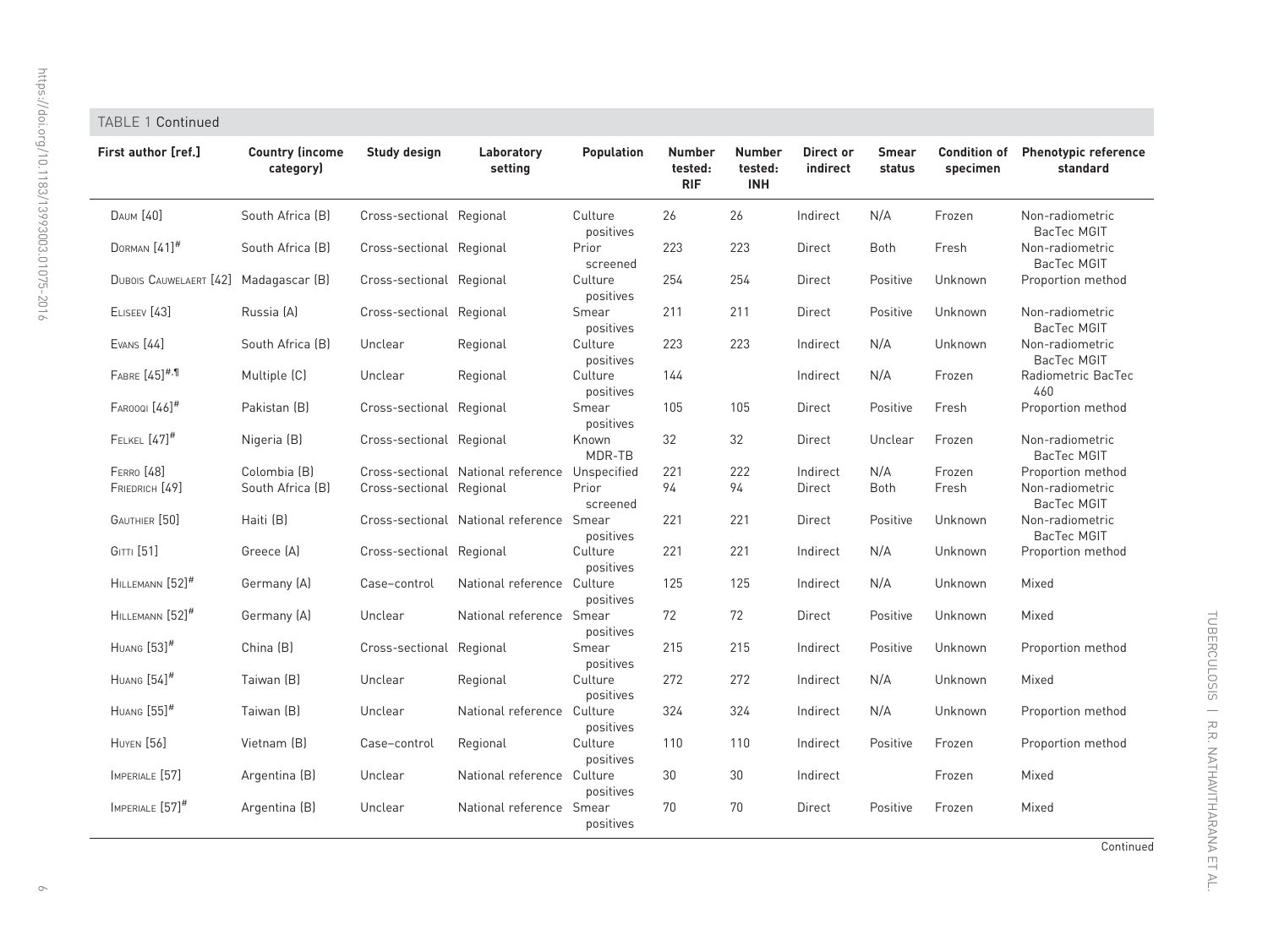# TABLE 1 Continued

| First author [ref.]              | <b>Country (income</b><br>category) | Study design             | Laboratory<br>setting                          | Population            | <b>Number</b><br>tested:<br><b>RIF</b> | <b>Number</b><br>tested:<br><b>INH</b> | Direct or<br>indirect | <b>Smear</b><br>status | <b>Condition of</b><br>specimen | <b>Phenotypic reference</b><br>standard |
|----------------------------------|-------------------------------------|--------------------------|------------------------------------------------|-----------------------|----------------------------------------|----------------------------------------|-----------------------|------------------------|---------------------------------|-----------------------------------------|
| $J_{IN}$ [58] <sup>#</sup>       | China (B)                           | Unclear                  | Regional                                       | Culture<br>positives  | 237                                    | 237                                    | Indirect              | N/A                    | Unknown                         | Absolute<br>concentration               |
| <b>КАРАТА</b> [59]               | Zambia (B)                          |                          | Cross-sectional National reference Smear       | positives             | 598                                    | 594                                    | Direct                | Positive               | Frozen                          | Proportion method                       |
| KHADKA [60]                      | Nepal (B)                           | Cross-sectional Unknown  |                                                | Culture<br>positives  | 207                                    | 207                                    | Indirect              | N/A                    | Unknown                         | Absolute<br>concentration               |
| <b>KUMAR</b> [61]                | India (B)                           | Unclear                  | National reference Culture                     | positives             | 141                                    | 141                                    | Indirect              | N/A                    | Unknown                         | Non-radiometric<br>BacTec MGIT          |
| LACOMA $[62]$ <sup>#</sup>       | Spain (A)                           | Unclear                  | Unknown                                        | Culture<br>positives  | 62                                     | 62                                     | Indirect              | N/A                    | Frozen                          | Radiometric BacTec<br>460               |
| LACOMA [62]                      | Spain (A)                           | Unclear                  | Unknown                                        | Unspecified           | 53                                     | 53                                     | Direct                | Both                   | Frozen                          | Radiometric BacTec<br>460               |
| $L: [63]^{#}$                    | China (B)                           | Cross-sectional Unknown  |                                                | Smear<br>positives    | 1370                                   | 1370                                   | Direct                | Positive               | Unknown                         | Proportion method                       |
| LUETKEMEYER [64]                 | Multiple (B)                        | Cross-sectional Regional |                                                | <b>HIV positives</b>  | 303                                    | 301                                    | Direct                | Both                   | Fresh                           | Non-radiometric<br>BacTec MGIT          |
| LYU [65]                         | South Korea (B)                     | Cross-sectional Regional |                                                | Smear<br>positives    | 168                                    |                                        | Direct                | <b>Both</b>            | Unknown                         | Absolute<br>concentration               |
| MACEDO <sup>[66]</sup>           | Portugal (A)                        |                          | Cross-sectional National reference Smear       | positives             | 68                                     | 68                                     | Direct                | Positive               | Frozen                          | Radiometric BacTec<br>460               |
| MASCHMANN RDE [67] <sup>#</sup>  | Brazil (B)                          | Cross-sectional Regional |                                                | At risk for<br>MDR-TB | 66                                     | 66                                     | Direct                | Positive               | Fresh                           | Proportion method                       |
| Мютто [68]                       | Italy (A)                           | Cross-sectional Regional |                                                | Culture<br>positives  | 206                                    | 206                                    | Indirect              | N/A                    | Frozen                          | Non-radiometric<br>BacTec MGIT          |
| Мютто [68]                       | Italy (A)                           | Cross-sectional Regional |                                                | Culture<br>positives  | 78                                     | 78                                     | Direct                | Both                   | Unknown                         | Non-radiometric<br>BacTec MGIT          |
| Мютто [69]                       | Burkina Faso (B)                    |                          | Cross-sectional National reference At risk for | MDR-TB                | 31                                     | 31                                     | Direct                | <b>Both</b>            | Frozen                          | Non-radiometric<br>BacTec MGIT          |
| Мютто [69]                       | Burkina Faso (B)                    |                          | Cross-sectional National reference At risk for | MDR-TB                | 11                                     | 11                                     | Direct                | Both                   | Frozen                          | Non-radiometric<br>BacTec MGIT          |
| MIRONOVA [70]                    | Multiple (C)                        |                          | Cross-sectional National reference Unspecified |                       | 243                                    | 243                                    | Indirect              | N/A                    | Unknown                         | Non-radiometric<br>BacTec MGIT          |
| MIRONOVA [70]                    | Multiple (C)                        |                          | Cross-sectional National reference Unspecified |                       | 74                                     | 74                                     | Indirect              | N/A                    | Unknown                         | Proportion method                       |
| N'GUESSAN <sup>[71]</sup>        | Cote D'Ivoire (B)                   |                          | Cross-sectional National reference Smear       | positives             | 120                                    | 120                                    | Direct                | Positive               | Fresh                           | Non-radiometric<br>BacTec MGIT          |
| NATHAVITHARANA [72] <sup>#</sup> | Multiple (C)                        | Case-control             | National reference Culture                     | positive              | 376                                    | 378                                    | Indirect              | N/A                    | Frozen                          | Mixed                                   |
| NATHAVITHARANA [72]              | Multiple (C)                        |                          | Cross-sectional National reference At risk for | MDR-TB                | 455                                    | 462                                    | Direct                | <b>Both</b>            | Fresh                           | Mixed                                   |

Continued

 $\small\smile$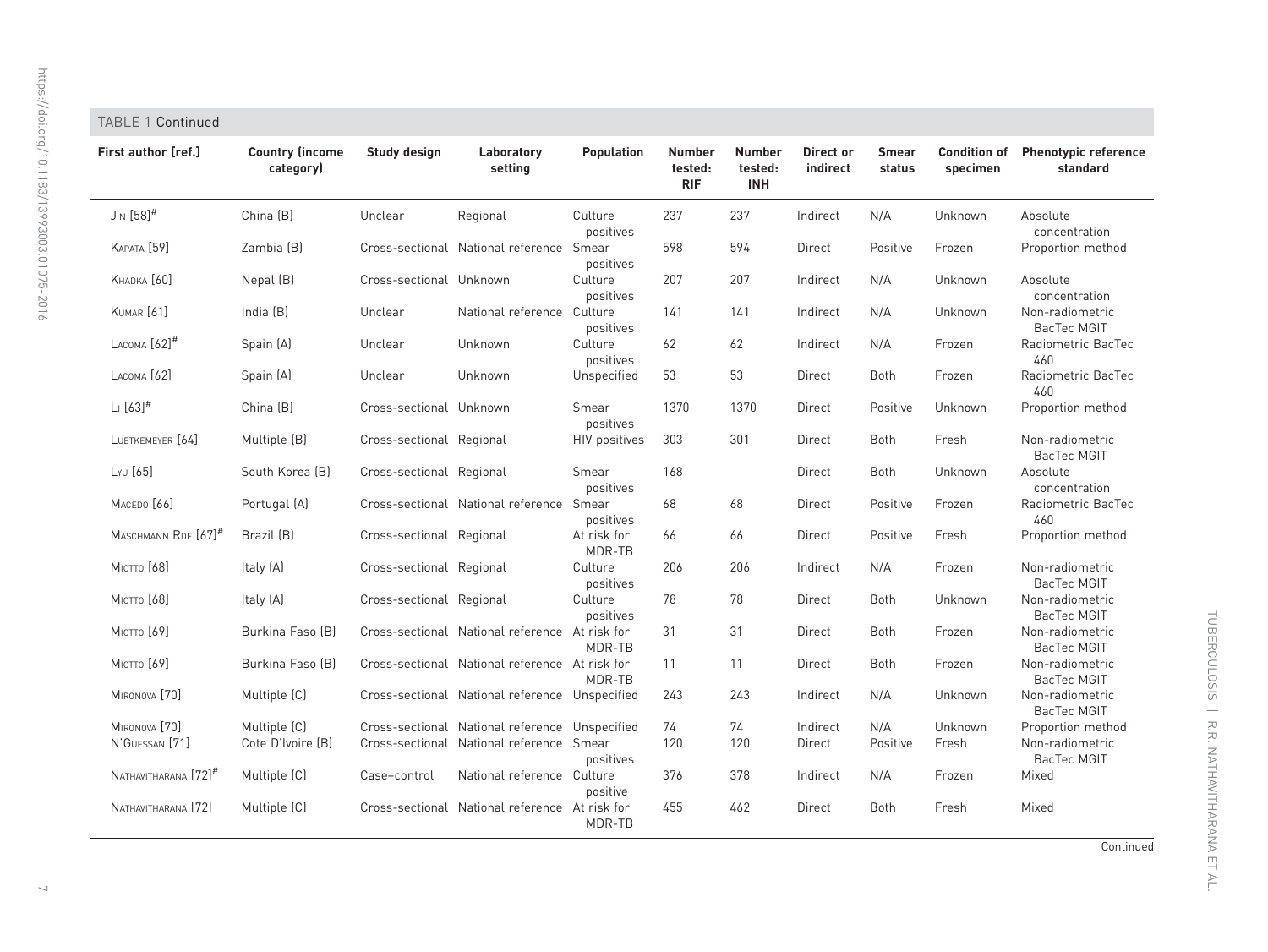| TABLE 1 Continued                  |                                     |                                                      |                                                |                                   |                                        |                                        |                       |                        |                                 |                                         |
|------------------------------------|-------------------------------------|------------------------------------------------------|------------------------------------------------|-----------------------------------|----------------------------------------|----------------------------------------|-----------------------|------------------------|---------------------------------|-----------------------------------------|
| First author [ref.]                | <b>Country (income</b><br>category) | Study design                                         | Laboratory<br>setting                          | Population                        | <b>Number</b><br>tested:<br><b>RIF</b> | <b>Number</b><br>tested:<br><b>INH</b> | Direct or<br>indirect | <b>Smear</b><br>status | <b>Condition of</b><br>specimen | <b>Phenotypic reference</b><br>standard |
| NIEHAUS [73]<br>NIKOLAYEVSKYY [74] | South Africa (B)<br>Russia (A)      | Cross-sectional Regional<br>Cross-sectional Regional |                                                | Unspecified<br>Smear<br>positives | 994<br>163                             | 994<br>163                             | Indirect<br>Direct    | N/A<br>Positive        | Unknown<br>Fresh                | Proportion method<br>Mixed              |
| NWOFOR [75]                        | Nigeria (B)                         |                                                      | Cross-sectional National reference Culture     | positives                         | 97                                     | 97                                     | Indirect              | N/A                    | Unknown                         | Proportion method                       |
| OCHERETINA [76] <sup>#,¶</sup>     | Haiti (B)                           | Unclear                                              | National reference Culture                     | positives                         | 153                                    |                                        | Indirect              | N/A                    | Unknown                         | Non-radiometric<br><b>BacTec MGIT</b>   |
| RAIZADA [77]                       | India $(B)$                         | Cross-sectional Regional                             |                                                | At risk for<br>MDR-TB             | 267                                    | 267                                    | Direct                | Positive               | Fresh                           | Proportion method                       |
| RAVEENDRAN <sup>[78]</sup>         | India (B)                           | Cross-sectional Regional                             |                                                | Culture<br>positives              | 69                                     | 69                                     | Indirect              | N/A                    | Fresh                           | Non-radiometric<br>BacTec MGIT          |
| RAVEENDRAN <sup>[78]</sup>         | India $(B)$                         | Cross-sectional Regional                             |                                                | Smear<br>positives                | 16                                     | 16                                     | Direct                | Positive               | Fresh                           | Non-radiometric<br>BacTec MGIT          |
| RIGOUTS [80]                       | Tanzania (B)                        |                                                      | Cross-sectional National reference Smear       | positives                         | 303                                    | 303                                    | Direct                | Positive               | Unknown                         | Proportion method                       |
| RUFAI [81] <sup>11</sup>           | India $(B)$                         |                                                      | Cross-sectional National reference Smear       | positives                         | 23                                     |                                        | Direct                | Positive               | Fresh                           | Non-radiometric<br>BacTec MGIT          |
| SANGSAYUNH [82]                    | Thailand (B)                        | Cross-sectional Regional                             |                                                | At risk for<br>MDR-TB             | 18                                     | 19                                     | Direct                | <b>Both</b>            | Fresh                           | Proportion method                       |
| SCHON [83] <sup>11</sup>           | Sweden [A]                          | Case-control                                         | Regional                                       | Culture<br>positives              | 95                                     |                                        | Indirect              | N/A                    | Frozen                          | Absolute<br>Concentration               |
| SCOTT [84]                         | South Africa (B)                    | Cross-sectional Unknown                              |                                                | All-comers                        | 89                                     | 89                                     | Direct                | <b>Both</b>            | Frozen                          | Non-radiometric<br>BacTec MGIT          |
| SHUBLADZE [85]                     | Georgia (B)                         | Cases only                                           | National reference Known                       | MDR-TB                            | 634                                    | 634                                    | Indirect              | N/A                    | Unknown                         | Proportion method                       |
| <b>SIMONS</b> [86]                 | Netherlands (A)                     |                                                      | Cross-sectional National reference Unspecified |                                   | 2649                                   | 2649                                   | Indirect              | N/A                    | Unknown                         | Non-radiometric<br>BacTec MGIT          |
| SINGHAL [87]                       | India (B)                           |                                                      | Cross-sectional National reference Smear       | positives                         | 120                                    | 120                                    | Direct                | Positive               | Unknown                         | Non-radiometric<br>BacTec MGIT          |
| TESSEMA [88]                       | Ethiopia (B)                        | Cross-sectional Regional                             |                                                | Smear<br>positives                | 260                                    | 260                                    | Indirect              | Positive               | Unknown                         | Non-radiometric<br>BacTec MGIT          |
| Тно [89]                           | Vietnam (B)                         | Case-control                                         | National reference Culture                     | positives                         | 150                                    | 150                                    | Indirect              | N/A                    | Frozen                          | Proportion method                       |
| TOLANI [90]                        | India (B)                           | Cross-sectional Unknown                              |                                                | Smear<br>positives                | 88                                     | 88                                     | Indirect              | Positive               | Unknown                         | Radiometric BacTec<br>460               |
| <b>TOLANI</b> [90]                 | India (B)                           | Cross-sectional Unknown                              |                                                | Smear<br>positives                | 67                                     | 67                                     | Indirect              | Positive               | Unknown                         | Radiometric BacTec<br>460               |
| TUKVADZE [91]                      | Georgia (B)                         |                                                      | Cross-sectional National reference Smear       | positives                         | 474                                    | 474                                    | Direct                | Positive               | Frozen                          | Mixed                                   |
| $V$ IJDEA $[92]$ <sup>#</sup>      | Denmark,<br>Lithuania (C)           | Case-control                                         | Supra-national<br>reference                    | Culture<br>positives              | 115                                    | 115                                    | Indirect              | N/A                    | Unknown                         | Radiometric BacTec<br>460               |
| YADAV [93]                         | India (B)                           | Cross-sectional Regional                             |                                                | At risk for<br>MDR-TB             | 242                                    | 242                                    | Direct                | Positive               | Fresh                           | Proportion method                       |
| YORDANOVA [94]                     | Bulgaria (B)                        | Cases only                                           | National reference Known                       | MDR-TB                            | 66                                     | 66                                     | Indirect              | N/A                    | Unknown                         | Non-radiometric<br>BacTec MGIT          |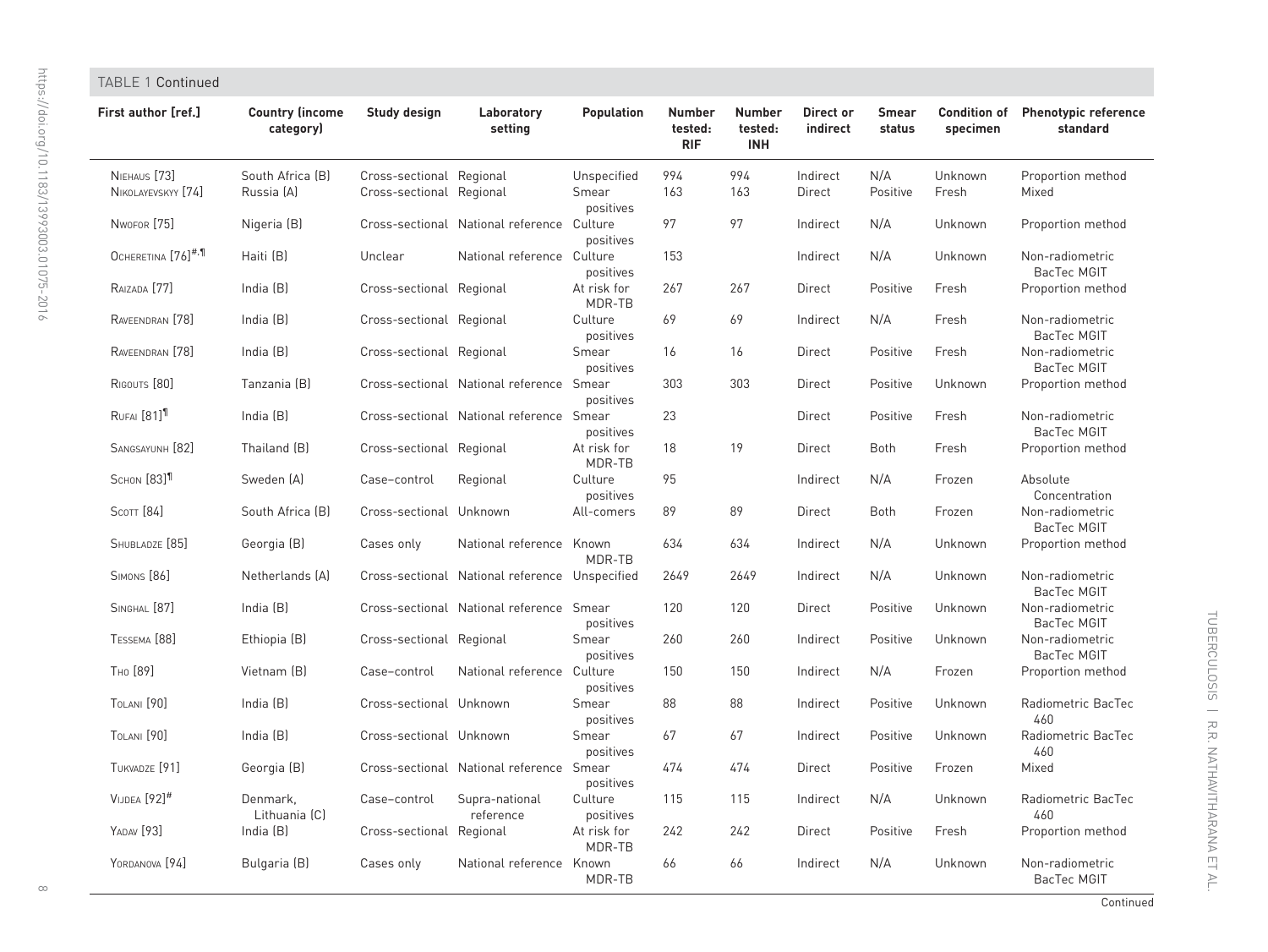#### TABLE 1 Continued

| <b>First author [ref.]</b>        | <b>Country (income)</b><br>category) | Study design<br><b>Population</b><br><b>Number</b><br>Laboratory<br>tested:<br>setting<br><b>RIF</b> |                                                | <b>Number</b><br>tested:<br><b>INH</b> | Direct or<br>indirect | <b>Smear</b><br>status | <b>Condition of</b><br>specimen | <b>Phenotypic reference</b><br>standard |         |                                |
|-----------------------------------|--------------------------------------|------------------------------------------------------------------------------------------------------|------------------------------------------------|----------------------------------------|-----------------------|------------------------|---------------------------------|-----------------------------------------|---------|--------------------------------|
| <b>Hain Genotype MTBDRplus V2</b> |                                      |                                                                                                      |                                                |                                        |                       |                        |                                 |                                         |         |                                |
| BABLISHVILI <sup>[30]</sup>       | Georgia (B)                          |                                                                                                      | Cross-sectional National reference Smear       | positives                              | 350                   | 350                    | Direct                          | Positive                                | Fresh   | Mixed                          |
| CATANZARO [36]                    | Moldova, India,<br>South Africa [B]  | Cross-sectional Regional                                                                             |                                                | At risk for<br>MDR-TB                  | 914                   | 914                    | Direct                          | Positive                                | Unknown | Non-radiometric<br>BacTec MGIT |
| <b>CRUDU</b> [15]                 | Moldova (B)                          |                                                                                                      | Cross-sectional National reference             | All-comers                             | 156                   | 156                    | Direct                          | Both                                    | Fresh   | Proportion method              |
| NATHAVITHARANA [72] <sup>#</sup>  | Multiple (C)                         | Case-control                                                                                         | National reference                             | Culture<br>positive                    | 376                   | 378                    | Indirect                        | N/A                                     | Frozen  | Mixed                          |
| NATHAVITHARANA [72]               | Multiple (C)                         |                                                                                                      | Cross-sectional National reference             | At risk for<br>MDR-TB                  | 452                   | 452                    | Direct                          | <b>Both</b>                             | Fresh   | Mixed                          |
| Nipro NTM+MDR Detection Kit 2     |                                      |                                                                                                      |                                                |                                        |                       |                        |                                 |                                         |         |                                |
| $MITARAI$ $[17]$ <sup>#</sup>     | Japan (A)                            |                                                                                                      | Cross-sectional National reference Unspecified |                                        | 314                   | 314                    | Indirect                        | N/A                                     | Unknown | Unknown                        |
| MITARAI [17]                      | Japan (A)                            |                                                                                                      | Cross-sectional National reference             | Unspecified                            | 55                    | 52                     | Direct                          | <b>Both</b>                             | Frozen  | Proportion method              |
| RIENTHONG [79] <sup>#</sup>       | Thailand (B)                         | Case-control                                                                                         | Unknown                                        | Culture<br>positives                   | 260                   | 260                    | Indirect                        | N/A                                     | Frozen  | Non-radiometric<br>BacTec MGIT |
| RIENTHONG [79]                    | Thailand (B)                         | Cross-sectional Unknown                                                                              |                                                | Unspecified                            | 127                   | 127                    | Direct                          | <b>Both</b>                             | Fresh   | Non-radiometric<br>BacTec MGIT |
| NATHAVITHARANA [72] <sup>#</sup>  | Multiple (C)                         | Case-control                                                                                         | National reference                             | Culture<br>positive                    | 378                   | 378                    | Indirect                        | N/A                                     | Frozen  | Mixed                          |
| NATHAVITHARANA [72]               | Multiple (C)                         |                                                                                                      | Cross-sectional National reference             | At risk for<br>MDR-TB                  | 475                   | 474                    | Direct                          | <b>Both</b>                             | Fresh   | Mixed                          |

<code>MDR-TB</code>: multidrug-resistant tuberculosis.  $^{\P}$ : these studies only contributed data to PICO A1a and 1b (Rifampicin resistance detection);  $^{\#}$ : these studies contributed data from which a composite reference standard could be derived.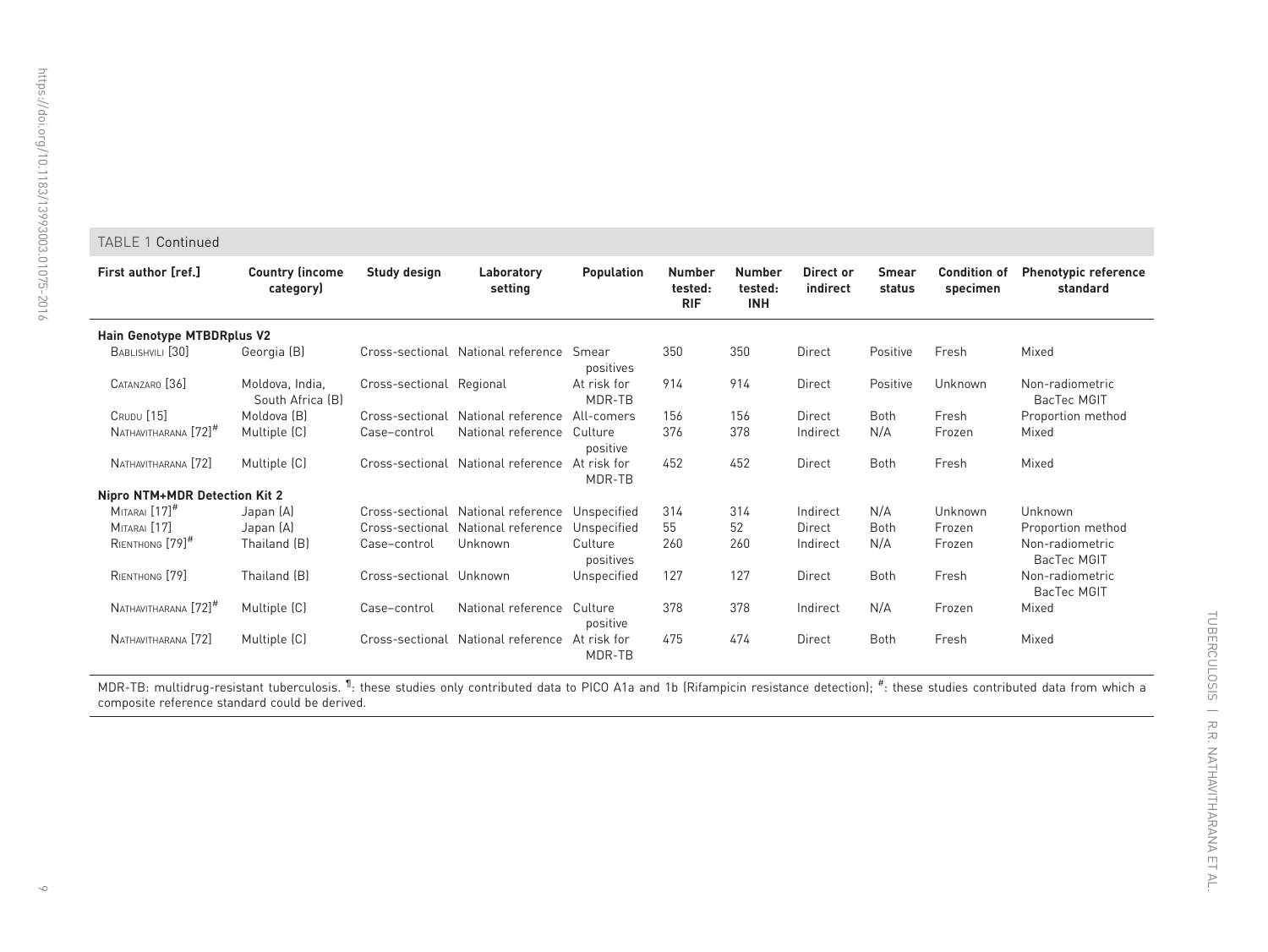<span id="page-9-0"></span>TABLE 2 Characteristics of included studies for *M. tuberculosis* detection, grouped alphabetically by index test type

| Author, year               | <b>Country (income)</b><br>category) | Study design             | Laboratory<br>setting | <b>Population</b>    | <b>Number</b><br>Direct or<br>indirect<br>tested |        | <b>Smear status</b> | <b>Condition of</b><br>specimen | Processed per<br>manufacturer's<br>instructions | <b>Culture</b><br>reference<br>standard |
|----------------------------|--------------------------------------|--------------------------|-----------------------|----------------------|--------------------------------------------------|--------|---------------------|---------------------------------|-------------------------------------------------|-----------------------------------------|
| Hain Genotype MTBDRplus V1 |                                      |                          |                       |                      |                                                  |        |                     |                                 |                                                 |                                         |
| DORMAN [41]                | South Africa [B]                     | Cross-sectional          | Regional              | Prior screened       | 223                                              | Direct | <b>Both</b>         | Fresh                           | Yes                                             | Liquid: MGIT 960                        |
| <b>FELKEL</b> [47]         | Nigeria (B)                          | Cross-sectional          | Regional              | Known MDR-TB         | 110                                              | Direct | Unclear             | Frozen                          | Yes                                             | Liquid: MGIT 960                        |
| FRIEDRICH [49]             | South Africa (B)                     | Cross-sectional          | Regional              | Prior screened       | 126                                              | Direct | <b>Both</b>         | Fresh                           | Yes                                             | Liquid: MGIT 960                        |
| LUETKEMEYER [64]           | Multiple (B)                         | Cross-sectional Regional |                       | <b>HIV</b> positives | 595                                              | Direct | <b>Both</b>         | Fresh                           | Yes                                             | Liquid: MGIT 960                        |
| $S$ COTT $[84]$            | South Africa [B]                     | Cross-sectional Unknown  |                       | All-comers           | 177                                              | Direct | <b>Both</b>         | Frozen                          | Yes                                             | Liquid: MGIT 960                        |
| Hain Genotype MTBDRplus V2 |                                      |                          |                       |                      |                                                  |        |                     |                                 |                                                 |                                         |
| CRUDU [15]                 | Moldova (B)                          | Cross-sectional          | National<br>reference | All-comers           | 336                                              | Direct | <b>Both</b>         | Fresh                           | Yes-GenoLyse and<br>GeneXtract                  | Liquid: MGIT 960                        |
|                            |                                      |                          |                       |                      |                                                  |        |                     |                                 |                                                 |                                         |

MDR-TB: multidrug-resistant tuberculosis.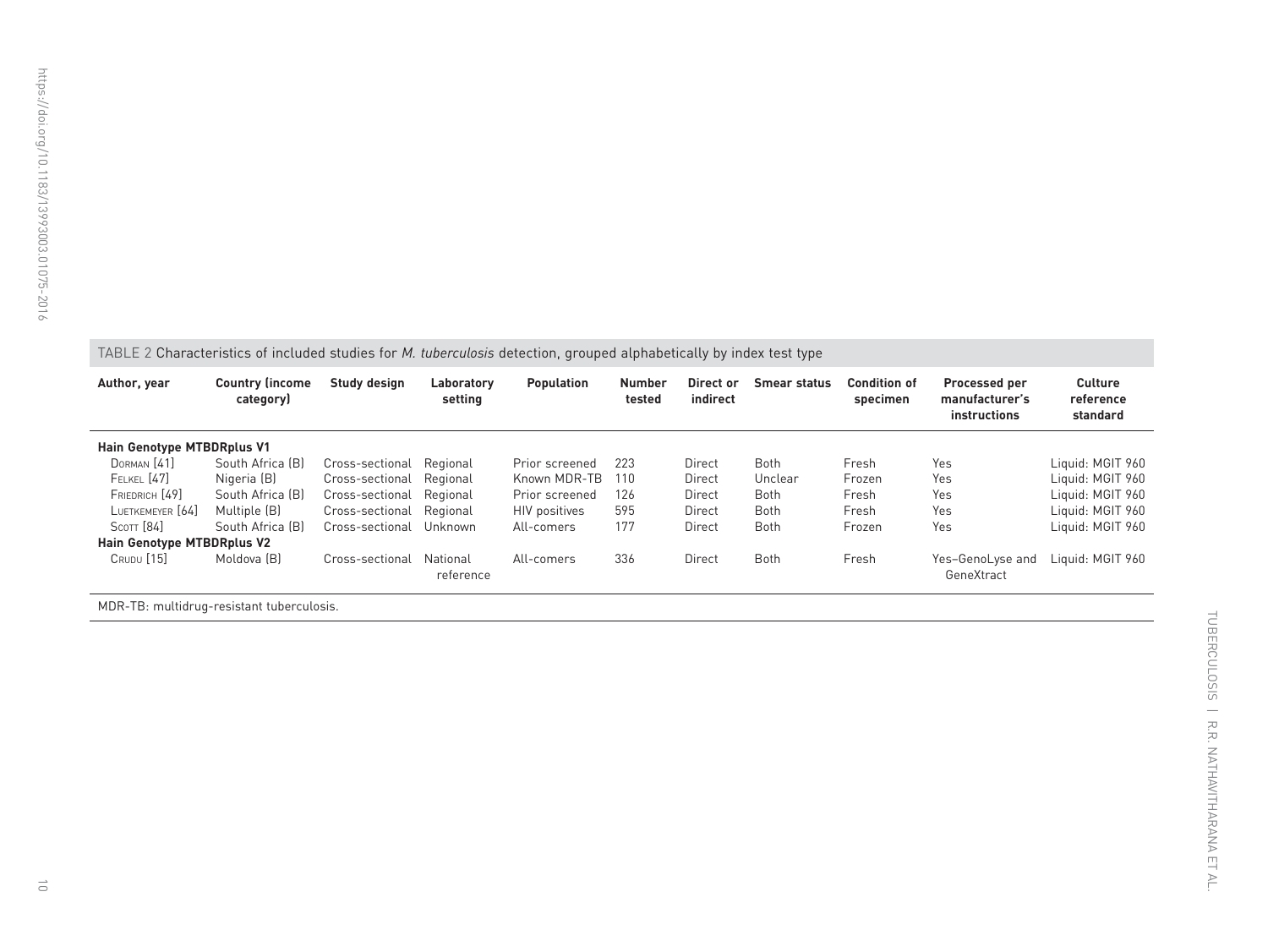<span id="page-10-0"></span>

FIGURE 2 QUADAS-2 summaries. a and c) Risk of Bias and Applicability Concerns summary about each QUADAS-2 domain presented as percentages across the 94 included datasets for rifampicin (RIF) and isoniazid (INH) resistance compared with phenotypic culture-based reference standard (of note, four datasets only contributed to RIF). The summaries for the datasets for RIF and INH compared with composite reference standard are not displayed separately since these datasets are a subset of the 94 datasets displayed below and thus the figures displayed are thought to be accordingly representative. b and d) Risk of Bias and Applicability Concerns summary about each QUADAS-2 domain presented as percentages across the six included datasets for Mycobacterium tuberculosis detection compared with a culture-based reference standard.

supplementary material). Only five datasets reported indeterminate results for indirectly tested isolates but these percentages were lower than for direct testing, with a median of 1.0% and range of 0.5–2.1% for rifampicin and 0.5% and 0.5–1.0% for isoniazid. Only three datasets that performed direct testing for M. tuberculosis detection reported indeterminate results, with a median of 1.0% and range of 0.7–1.7%. Data on smear grade were limited. Studies did not typically report whether repeat testing was performed on indeterminate results. For comparison purposes, four datasets reported the number of contaminated cultures obtained using the culture reference standard, with a median of 7.6% and range of 2.8–17.2% of the total specimens.

# Analysis of primary outcomes of interest

# Diagnosis of RIF resistance using a phenotypic reference standard Pooled Analysis for all LPAs on all specimen types

91 datasets were included in the bivariate analysis, with a total of 21 225 samples that included 6789 (32%) confirmed RIF-resistant tuberculosis cases. Meta-analysis revealed a pooled sensitivity of 96.7% (95% CI 95.6–97.5%) and specificity of 98.8% (95% CI 98.2–99.2%) [\(table 3\)](#page-11-0). Results were largely homogenous, with a small proportion of studies being outliers. Pooled analysis stratified by LPA (appendix F, table S2 in the supplementary material) demonstrated a slightly lower sensitivity for Hain V2 and Nipro (95.0% and 94.3% compared with 97.1% for Hain V1) although confidence intervals overlapped and specificity was similar (98.3%, 98.1% and 98.9% respectively).

#### Direct testing

48 datasets tested RIF resistance detection with LPA directly from specimens, with a total of 10 560 samples that included 2876 (27%) confirmed RIF-resistant tuberculosis cases. The pooled sensitivity was 96.3% (95% CI 94.6–97.5%) and specificity was 98.2% (95% CI 97.2–98.8%) ([table 3,](#page-11-0) [figure 3a](#page-16-0)). Outliers with lower sensitivity and specificity were predominantly datasets with limited numbers of resistant specimens (<10) and thus accompanied by very wide confidence intervals [\(figure 4](#page-12-0)).

#### Indirect testing

43 datasets tested RIF resistance detection with LPA indirectly from isolates, with a total of 10 696 samples that included 3913 (37%) confirmed RIF-resistant tuberculosis cases. The pooled sensitivity was 96.9%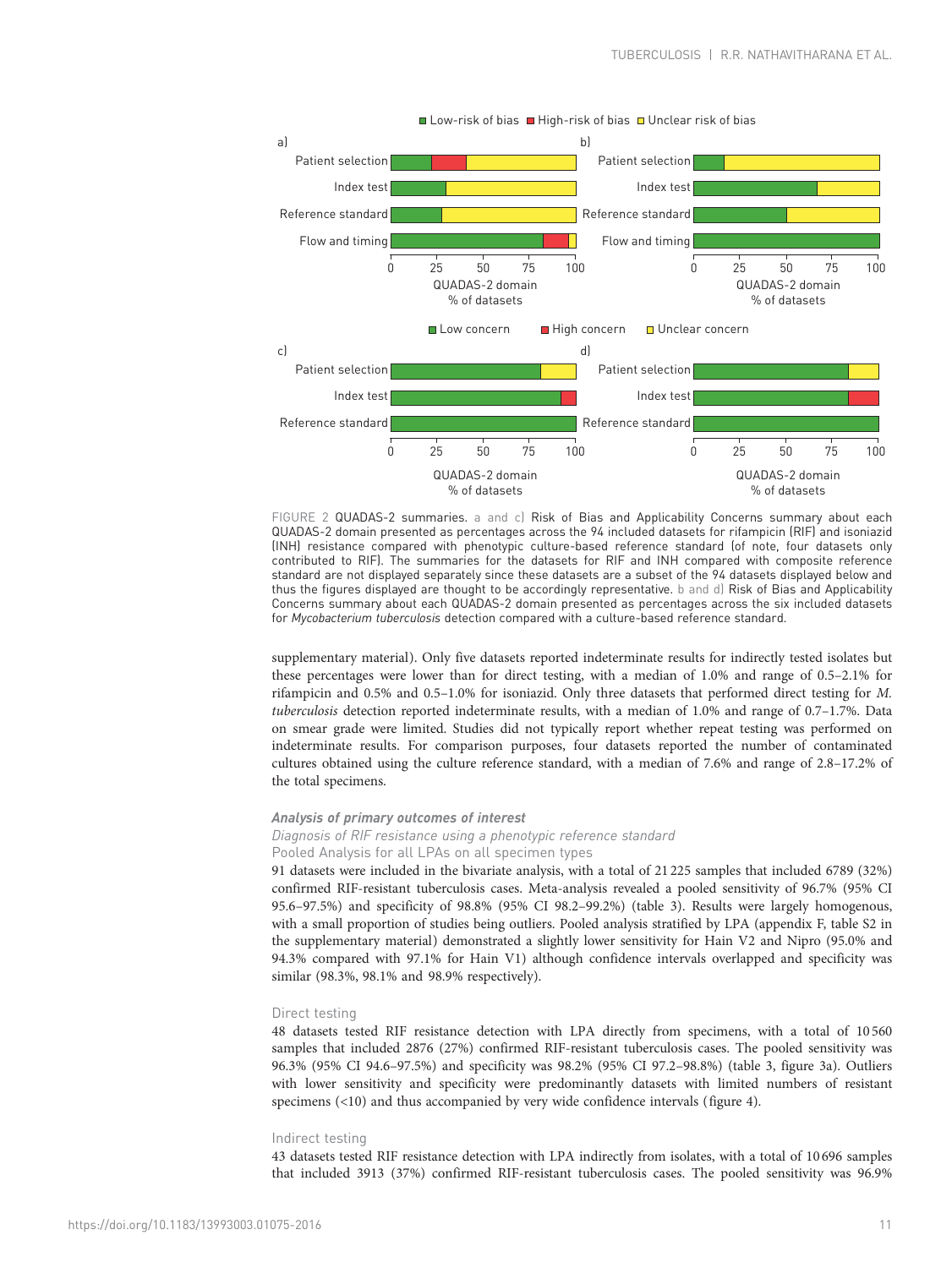<span id="page-11-0"></span>TABLE 3 Diagnostic accuracy of line probe assays for all three assays combined for rifampicin (RIF) and isoniazid (INH) resistance and multidrug-resistant tuberculosis (MDR-TB) detection

| Reference standard                                         | Test       | Direct or<br>indirect | Smear<br>status | Datasets<br>(samples) n | Sensitivity<br>$[95\% \text{ Cl}]$ | Specificity<br>$[95%$ CI |
|------------------------------------------------------------|------------|-----------------------|-----------------|-------------------------|------------------------------------|--------------------------|
| Phenotypic drug susceptibility testing                     | <b>RIF</b> | <b>Both</b>           | All             | 91 (21 2 2 5 )          | 96.7% [95.6-97.5]                  | 98.8% (98.2–99.2)        |
|                                                            | <b>RIF</b> | Direct                | All             | 48 (10 560)             | 96.3% [94.6-97.5]                  | 98.2% [97.2-98.8]        |
|                                                            | <b>RIF</b> | Indirect              | All             | 43 (10 696)             | 96.9% [95.4-98.0]                  | 99.3% [98.6-99.6]        |
| <b>Composite drug susceptibility testing</b>               | <b>RIF</b> | Both                  | All             | 23 (5483)               | 95.3% [93.4-96.6]                  | 99.5% [98.6-99.8]        |
| Phenotypic drug susceptibility testing                     | <b>RIF</b> | Both                  | All             | 23 (5484)               | 95.2% [93.2-96.7]                  | 98.9% (98.0-99.4)        |
| (same samples as composite drug<br>susceptibility testing) |            |                       |                 |                         |                                    |                          |
| Phenotypic drug susceptibility testing                     | <b>INH</b> | <b>Both</b>           | All             | 87 (20 954)             | 90.2% [88.2-91.9]                  | 99.2% [98.7-99.5]        |
|                                                            | <b>INH</b> | Direct                | All             | 46 (10 472)             | 89.2% [85.8-91.9]                  | 98.4% [97.5-98.9]        |
|                                                            | <b>INH</b> | Indirect              | All             | 41 (10 462)             | 91.0% [88.6-93.0]                  | 99.7% [99.3-100]         |
| <b>Composite drug susceptibility testing</b>               | <b>INH</b> | <b>Both</b>           | All             | 24 (4516)               | 85.1% [80.8-88.6]                  | 99.9% [99.6-99.9]        |
| Phenotypic drug susceptibility testing                     | <b>INH</b> | Both                  | All             | 24 (4520)               | 85.0% [80.5-88.6]                  | $99.5\%$ $[99.1 - 99.8]$ |
| (same samples as composite drug<br>susceptibility testing) |            |                       |                 |                         |                                    |                          |
| Phenotypic drug susceptibility testing                     | MDR-TB     | <b>Both</b>           | All             | 57 (13 033)             | 92.9% [90.2-94.7]                  | 99.3% [98.7-99.6]        |
| <b>Composite drug susceptibility testing</b>               | MDR-TB     | <b>Both</b>           | All             | 12 (2745)               | 86.6% [81.9-90.3]                  | 99.6% [98.9-99.9]        |
| Phenotypic drug susceptibility testing                     | MDR-TB     | Both                  | All             | 12 (2745)               | 86.9% [82.1-90.7]                  | 99.5% [97.9-99.9]        |
| (same samples as composite drug<br>susceptibility testing) |            |                       |                 |                         |                                    |                          |

(95% CI 95.5–98.0%) and specificity was 99.3% (95% CI 98.6–99.6%) (table 3; and appendix F, figure S8a in the supplementary material). Point estimates for sensitivity for individual studies were even more homogenous than those for direct testing (appendix F, figure S4 in the supplementary material). The reasons for the outlier studies with lower sensitivities were unclear as the populations tested (all-comers versus those with MDR-TB risk) differed in the respective studies [\[60](#page-20-0), [73](#page-21-0), [90](#page-21-0)]. One outlier demonstrated a lower specificity (78.3%, 95% CI 63.6–89.1%) for specimens tested by solid (Löwenstein–Jensen) rather than liquid (Mycobacteria Growth Indicator Tube (MGIT)) culture [[70\]](#page-21-0).

# Diagnosis of RIF resistance using a composite reference standard Pooled Analysis for all LPAs on all specimen types

23 datasets contained data comparing LPA with a composite reference standard (using the results from targeted sequencing of either the RIF-resistance determining region or rpoB gene and phenotypic DST), with a total of 5483 samples that included 2091 (38%) RIF-resistant M. tuberculosis cases [\[17, 23, 26, 41](#page-19-0), [45](#page-20-0)–[47, 52](#page-20-0)–[58, 62](#page-20-0), [63](#page-20-0), [67,](#page-20-0) [79, 92](#page-21-0)]. Most studies only performed sequencing on discrepant results, thus results from this analysis may be potentially biased in favour of the LPAs. Bivariate meta-analysis of these studies revealed a pooled sensitivity of 95.3% (95% CI 93.4–96.6%) and specificity of 99.5% (95% CI 98.6– 99.8%) (table 3).

Specificity increased when a composite standard was used as 37 LPA "false-positive results" based on comparison to phenotypic DST (from 11 datasets) were reclassified as true positives as sequencing confirmed the presence of known resistance-conferring mutations (appendix F, table S3a in the supplementary material). Of note, the sensitivity was lower in this subset of datasets for which data on a composite reference standard could be derived compared with the overall dataset, which we hypothesise may be due to some selection bias in the studies that performed targeted sequencing alongside phenotypic DST.

Heterogeneity across studies was limited (appendix F, figure S5 in the supplementary material). MASCHMANN RDE et al. [[67](#page-21-0)] demonstrated a sensitivity of 82.8% and stated that two out of the five specimens incorrectly classified had insertions in codons 516–517 which may have caused hybridisation of the corresponding wild-type probe (wt3 for codons 517–520) and the other three were wild-type on sequencing, suggesting that resistance may be driven by mutations outside of the rpoB hotspot.

# Diagnosis of INH resistance using a phenotypic reference standard Pooled analysis for all LPAs on all specimen types

87 datasets were included in the bivariate analysis, with a total of 20 954 samples that included 8135 (39%) confirmed INH-resistant tuberculosis cases. Meta-analysis revealed a pooled sensitivity of 90.2% (95% CI 88.2–91.9%) and specificity of 99.2% (95% CI 98.7–99.5%) (table 3). Results were moderately heterogeneous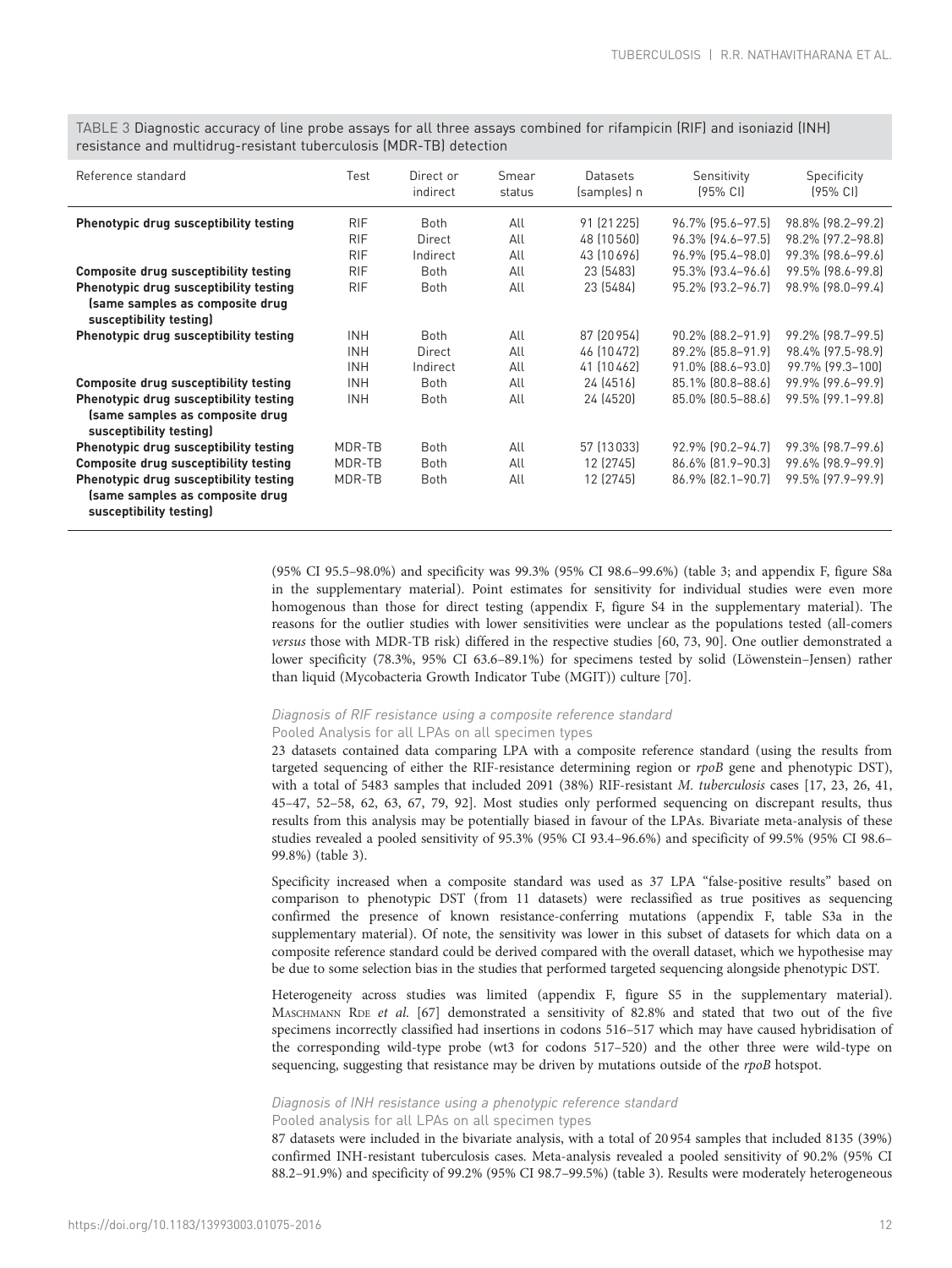<span id="page-12-0"></span>

FIGURE 3 Hierarchical summary receiver operating characteristic graphs of summary estimates. Bivariate analysis of the sensitivity and specificity for all line probe assays for the diagnosis of drug resistance detection compared with a phenotypic reference standard for specimens tested directly for a) rifampicin resistance, b) isoniazid resistance, c) multi-drug resistance and d) the detection of Mycobacterium tuberculosis compared to a culture reference standard. In the plots below, the red squares represent the pooled summary estimates, the dashed red lines represent the 95% confidence region and the dashed green lines represent the 95% prediction region. The individual circles represent each study and the size of the circle is proportional to the total sample size.

for sensitivity, whereas specificity estimates were more homogeneous. Pooled analysis stratified by LPA (appendix F, table S2 in the supplementary material) demonstrated a lower sensitivity for Nipro (86.9%) and higher sensitivity for Hain V2 (93.6%) compared with Hain V1 (90.2%) although specificity was similar (99.1%, 99.1% and 99.2%) respectively.

#### Direct testing

46 datasets tested INH-resistance detection with LPA directly from specimens against a phenotypic reference standard, with a total of 10472 samples that included 3576 (34%) confirmed INH-resistant tuberculosis cases. The pooled sensitivity across studies was 89.2% (95% CI 85.8–91.9%) and specificity was 98.4% (95% CI 97.5–98.9%) [\(table 3,](#page-11-0) [figure 3b\)](#page-16-0). Greater heterogeneity was noted for INH-sensitivity compared with RIF for sensitivity [\(figure 5](#page-13-0)). Several outliers had limited numbers of resistant specimens (<10) and were thus accompanied by very wide confidence intervals [[17, 31](#page-19-0), [82, 84](#page-21-0)]. Explanations for outlier results included the known geographic variation of mutations and heteroresistance.

#### Indirect testing

40 datasets tested INH resistance detection with LPA indirectly from isolates against a phenotypic reference standard, with a total of 10 462 samples that included 4559 (44%) confirmed INH-resistant tuberculosis cases. The pooled sensitivity across studies was 91.0% (95% CI 88.6–93.0%), which was higher than seen with direct testing, as was the case for specificity, which was 99.7% (95% CI 99.3–100.0%) [\(table 3](#page-11-0); and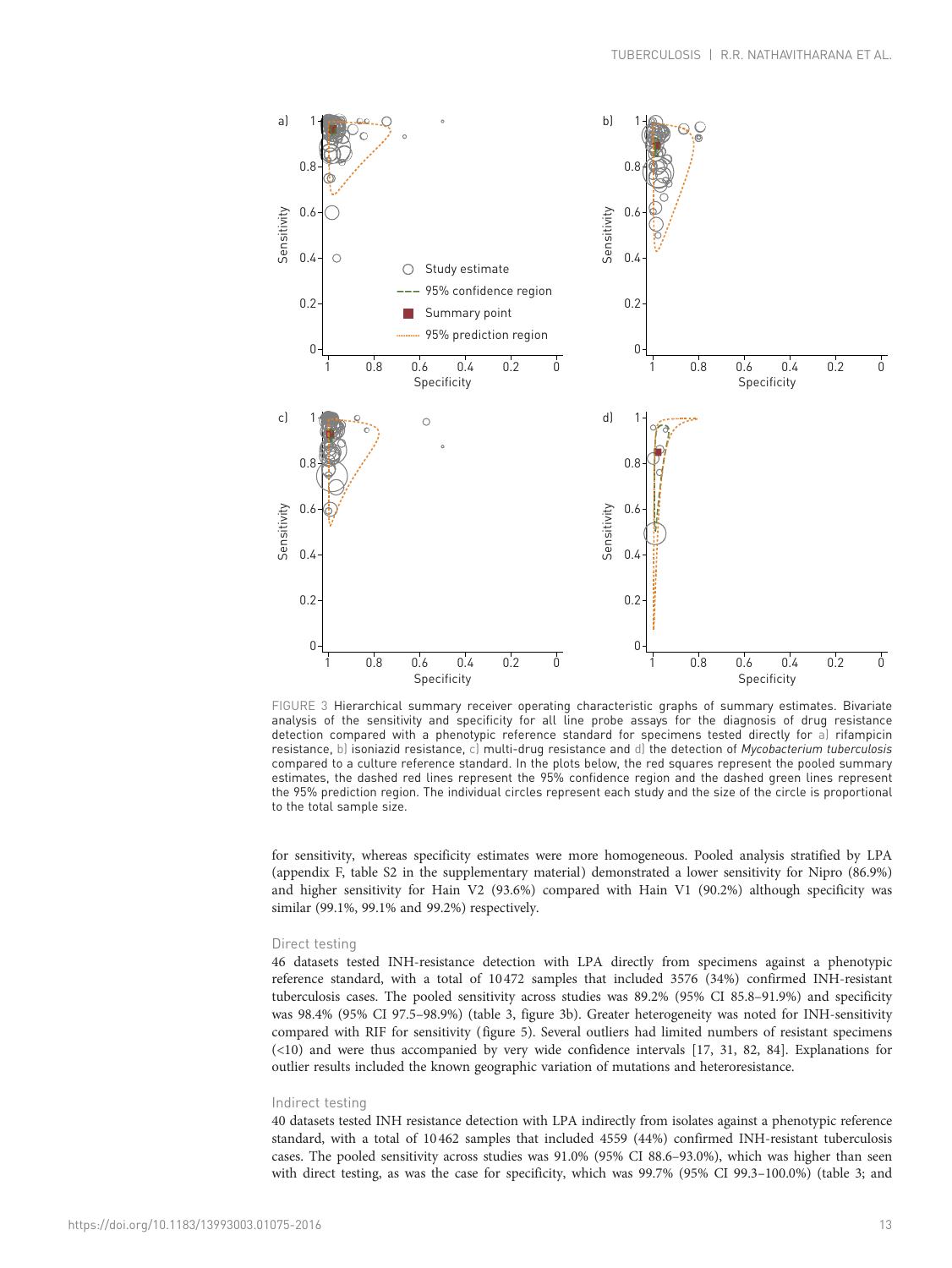<span id="page-13-0"></span>

Sensitivity %

Specificity %

FIGURE 4 Forest plots demonstrating the sensitivity and specificity of all line probe assays for rifampicin resistance-detection for sputum specimens tested directly compared with phenotypic drug susceptibility testing. TP: true positive; FP: false positive; FN: false negative; TN: true negative.

> appendix F, figure S8b in the supplementary material). Several studies were outliers for sensitivity but specificity was largely homogeneous (appendix F, figure S6 in the supplementary material). Reasons for lower sensitivity include the use of different types of phenotypic DST within a study [\[17\]](#page-19-0), the presence of less common resistance mutations due to geographic variation and difficulty detecting low-level INH resistance [\[62\]](#page-20-0). The outlier for specificity only contained three INH-sensitive strains [\[90\]](#page-21-0).

# Diagnosis of INH resistance using a composite reference standard

# Pooled analysis for all LPAs on all specimen types

24 datasets contained data comparing LPA with a composite reference standard, with a total of 4516 samples that included 2346 (52%) INH-resistant M. tuberculosis cases [\[17, 23, 25](#page-19-0), [26](#page-19-0), [28](#page-19-0), [33](#page-19-0), [41](#page-20-0), [46](#page-20-0), [47](#page-20-0), [52](#page-20-0)–[55, 58](#page-20-0), [62](#page-20-0), [67, 68](#page-21-0), [79](#page-21-0), [92\]](#page-21-0). Bivariate meta-analysis of these studies revealed a pooled sensitivity of 85.1% (95% CI 80.8–88.6%) and specificity of 99.9% (95% CI 99.6–100.0%) ([table 3\)](#page-11-0). Bivariate analysis of the same 24 datasets compared to phenotypic DST revealed a pooled sensitivity of 85.0% (95% CI 80.5–88.6%) and specificity of 99.5% (95% CI 99.1–99.8%).

Sequencing also revealed resistance mutations that were not detected by LPA (appendix F, table S3b in the supplementary material). For example, 10 of the 11 strains with a rarer katG mutation S315N were not detected in the study by J<sub>IN</sub> et al. [\[58](#page-20-0)] due to the lack of the appropriate mutation probe in the Hain V<sub>1</sub> assay and because the wild-type band also failed to disappear. Although seven LPA false-positive results (from six datasets) were reclassified as true positives in total based on sequencing confirming a known resistance mutation (four katG S315T mutations and three inhA c-15t mutations), specificity barely increased when a composite standard was used.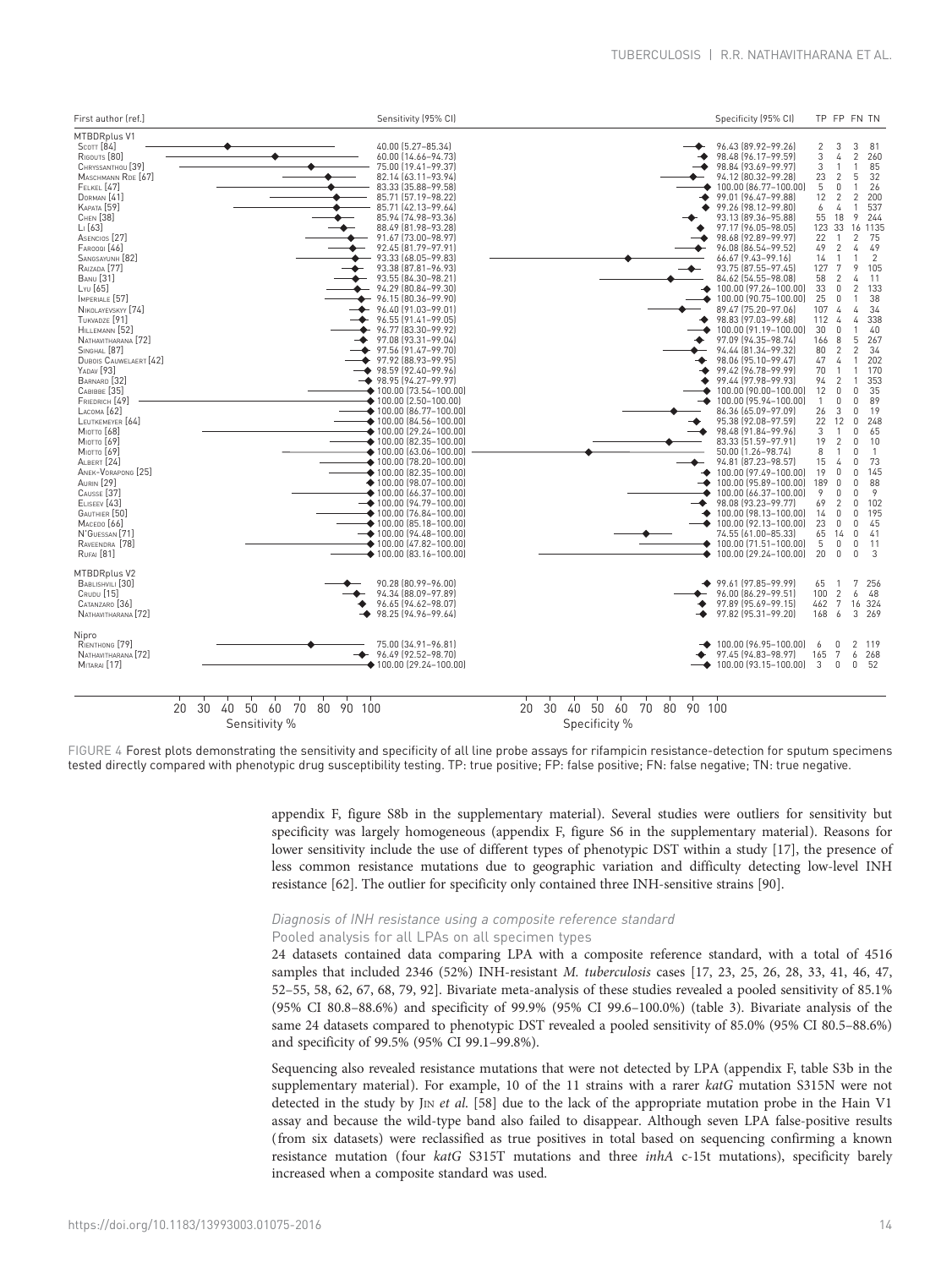|                             | 98.62 [96.03-99.72]<br>100.00 (76.84-100.00)<br>98.96 (96.29-99.87)<br>95.18 (88.12-98.67)<br>96.83 (89.00-99.61)<br>93.10 (83.27-98.09)<br>94.44 (72.71-99.86)<br>97.46 (95.70-98.64)<br>100.00 (91.96-100.00)<br>95.44 (91.98-97.70)                                                                                                                                                                                                                                                                                                                                                                                                                                                                            | 28<br>3<br>$\mathbb O$<br>29<br>$\sqrt{2}$<br>18<br>$\sqrt{4}$<br>4<br>$\overline{2}$<br>133<br>$\sqrt{4}$<br>8<br>23<br>$\overline{1}$<br>13<br>24<br>45<br>$\mathbb O$<br>65<br>11                                                                                                                                                                                                                                                                    | 23 215<br>19<br>- 14<br>11 190<br>79<br>$\overline{c}$<br>52<br>61<br>3<br>54<br>17<br>8<br>8<br>499<br>44<br>14                                                                                                                                                                                                                                                                                  |
|-----------------------------|-------------------------------------------------------------------------------------------------------------------------------------------------------------------------------------------------------------------------------------------------------------------------------------------------------------------------------------------------------------------------------------------------------------------------------------------------------------------------------------------------------------------------------------------------------------------------------------------------------------------------------------------------------------------------------------------------------------------|---------------------------------------------------------------------------------------------------------------------------------------------------------------------------------------------------------------------------------------------------------------------------------------------------------------------------------------------------------------------------------------------------------------------------------------------------------|---------------------------------------------------------------------------------------------------------------------------------------------------------------------------------------------------------------------------------------------------------------------------------------------------------------------------------------------------------------------------------------------------|
|                             | 97.69 (96.64-98.49)<br>97.84 [94.56-99.41]<br>100.00 (95.55-100.00)<br>96.53 (92.60-98.72)<br>100.00 (94.56-100.00)<br>93.75 (69.77-99.84)<br>100.00 (86.28-100.00)<br>98.85 (96.67-99.76)<br>100.00 (66.37-100.00)<br>100.00 (85.18-100.00)<br>100.00 (95.07-100.00)<br>99.29 [97.45-99.91]<br>100.00 (88.43-100.00)<br>100.00 (59.04-100.00)<br>99.33 [96.32-99.98]<br>80.00 (44.39-97.48)<br>98.41 (94.38-99.81)<br>80.00 (28.36-99.49)<br>100.00 (97.30-100.00)<br>99.70 (98.32-99.99)<br>96.39 (93.25-98.33)<br>95.12 (83.47-99.40)<br>100.00 (83.89-100.00)<br>100.00 (95.70-100.00)<br>95.65 (87.82-99.09)<br>79.31 (60.28-92.01)<br>98.84 (93.69-99.97)<br>100.00 (69.15-100.00)<br>100.00 (91.96-100.00) | 26<br>140<br>55<br>4<br>$\mathbf{0}$<br>4<br>29<br>6<br>21<br>0<br>85<br>6<br>$\mathbf{0}$<br>3<br>24<br>6<br>$\mathbf{0}$<br>34<br>$\mathbf{0}$<br>15<br>$\mathbf{0}$<br>159<br>$\overline{2}$<br>37<br>0<br>22<br>$\mathbf 0$<br>86<br>63<br>$\overline{2}$<br>39<br>$\overline{2}$<br>13<br>27<br>$\Omega$<br>113<br>9<br>186<br>75<br>$\overline{2}$<br>26<br>$\Omega$<br>86<br>$\mathbf 0$<br>30<br>3<br>117 6<br>190<br>$\overline{1}$<br>8<br>24 | 20<br>230<br>40 110<br>14 181<br>$\mathbf{1}$<br>81<br>7<br>167<br>66<br>5<br>15<br>17<br>25<br>257<br>4<br>9<br>5<br>23<br>73<br>$\overline{c}$<br>279<br>18<br>30<br>4<br>$\overline{7}$<br>$\overline{\mathbf{c}}$<br>7<br>148<br>5<br>8<br>3<br>124<br>4<br>$\overline{2}$<br>135<br>7<br>329<br>240<br>11<br>39<br>4<br>21<br>1<br>3<br>84<br>66<br>3<br>23<br>85<br>1<br>10<br>0<br>0<br>44 |
|                             | 100.00 (98.37-100.00)<br>99.64 (98.03-99.99)<br>98.80 (96.52-99.75)<br>86.49 [71.23-95.46]                                                                                                                                                                                                                                                                                                                                                                                                                                                                                                                                                                                                                        | 95<br>478<br>188<br>115                                                                                                                                                                                                                                                                                                                                                                                                                                 | 11 224<br>31 280<br>9<br>246<br>32<br>4                                                                                                                                                                                                                                                                                                                                                           |
|                             | 97.83 [88.47-99.94]<br>96.43 (91.11-99.02)<br>97.59 (94.83-99.11)                                                                                                                                                                                                                                                                                                                                                                                                                                                                                                                                                                                                                                                 | 3<br>$\overline{1}$                                                                                                                                                                                                                                                                                                                                                                                                                                     | 3 45<br>2 108<br>10 243                                                                                                                                                                                                                                                                                                                                                                           |
| $\sim$ $\sim$ $\sim$ $\sim$ | 50 60 70 80 90 100                                                                                                                                                                                                                                                                                                                                                                                                                                                                                                                                                                                                                                                                                                |                                                                                                                                                                                                                                                                                                                                                                                                                                                         | $\mathbb O$<br>0<br>0<br>$\mathbf{1}$<br>$\frac{3}{5}$<br>13 4<br>187 6                                                                                                                                                                                                                                                                                                                           |

Sensitivity %

Specificity %

FIGURE 5 Forest plots demonstrating sensitivity and specificity of all line probe assays for isoniazid-resistance detection for sputum specimens tested directly compared with phenotypic drug susceptibility testing. TP: true positive; FP: false positive; FN: false negative; TN: true negative.

> Heterogeneity assessment (appendix F, figure S7 in the supplementary material) demonstrated homogenous results for specificity, which was largely also the case for sensitivity aside from a few outliers. MITARAI et al. [[17\]](#page-19-0) demonstrated a specificity of 61.6% (95% CI 52.9–69.7%). Of the 53 isolates incorrectly identified as sensitive by LPA, 24 had a range of rare katG mutations not identified by any of the katG probes, 17 had fabG1 inhA mutations and 12 were identified as wild-type by sequencing. MASCHMANN RDE et al. [[67\]](#page-21-0) demonstrated a sensitivity of 60.4% (95% CI 45.3–74.2%) and reported that all 19 strains misclassified as susceptible on LPA were found to have wild-type katG and inhA genes according to targeted sequencing, indicating that there may have been mutations in other genes associated with INH resistance or efflux systems that could not be detected by the LPA.

# Diagnosis of multidrug resistance

Pooled analysis for all LPAs on all specimen types

57 datasets included data on the diagnostic accuracy of LPA for MDR-TB detection, with a total of 13033 samples that included 4248 (33%) confirmed MDR-TB cases [[23](#page-19-0)–[29](#page-19-0), [32](#page-19-0), [34](#page-20-0), [35](#page-20-0), [37](#page-20-0), [38](#page-20-0), [41](#page-20-0)–[44](#page-20-0), [48](#page-20-0), [50](#page-20-0), [52](#page-20-0)–[56](#page-20-0), [58](#page-20-0)–[64](#page-20-0), [66](#page-20-0)–[69](#page-21-0), [71](#page-21-0)–[73, 75](#page-21-0), [78](#page-21-0), [80, 82](#page-21-0), [84, 88, 90](#page-21-0), [91, 93](#page-21-0)]. Bivariate meta-analysis of these datasets revealed a pooled sensitivity of 92.9% (95% CI 90.4–94.8%) and specificity of 99.3% (95% CI 98.7–99.6%) [\(table 3](#page-11-0) and [figure 3c](#page-16-0)). Figure 6 demonstrates homogenous results for specificity aside from a few outliers in which the number of sensitive (non-MDR strains) was <15, which was largely also the case for these sensitivity outliers.

# Comparison of diagnostic accuracy from direct versus indirect testing

Based on the analysis of all data, the estimates for sensitivity of LPA for RIF and INH resistance were almost identical for LPA performed directly on sputum specimens and indirectly on culture isolates (96.3% and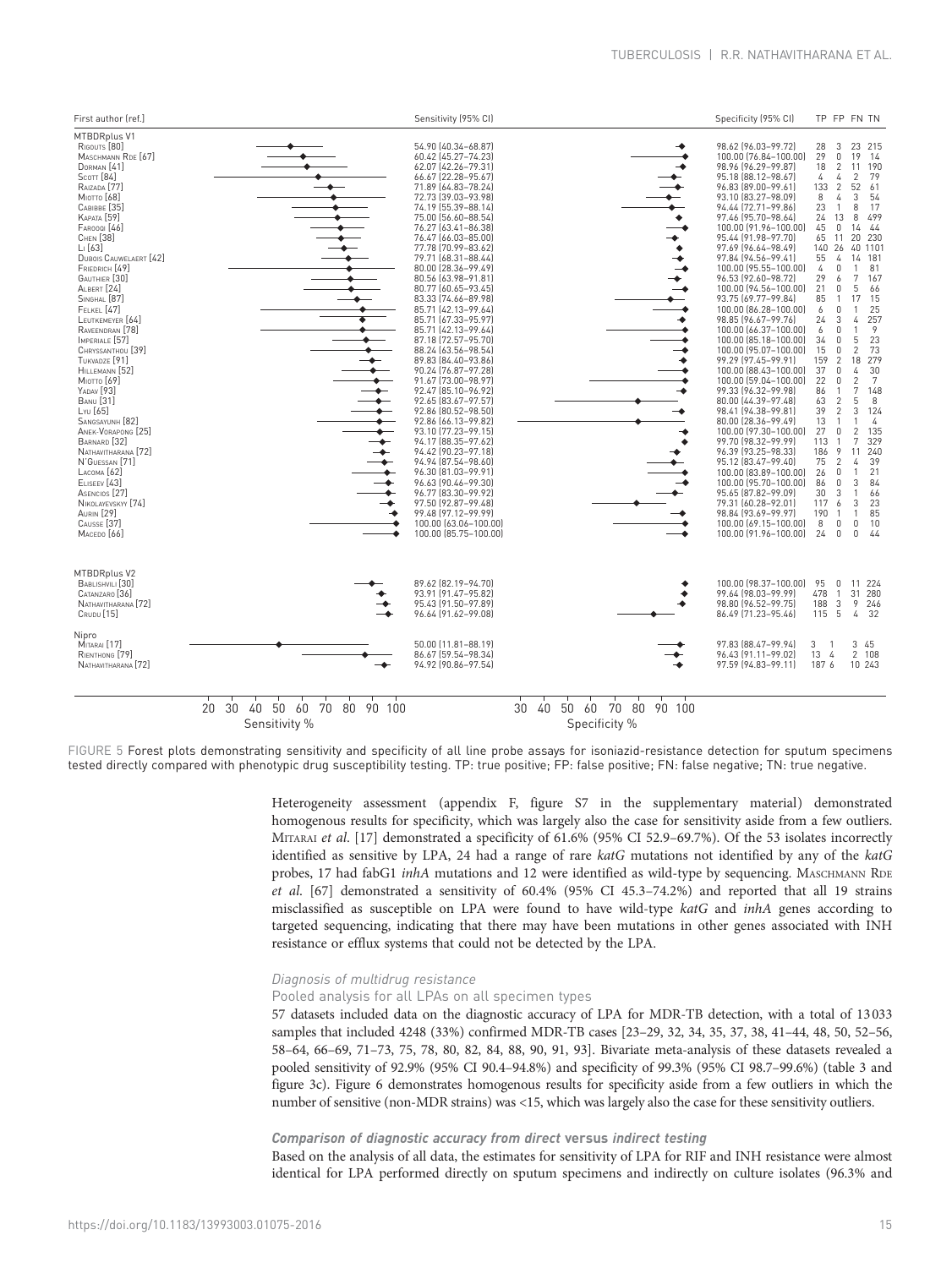<span id="page-15-0"></span>

Sensitivity %

FIGURE 6 Forest plots demonstrating sensitivity and specificity of all line probe assays for multidrug-resistant tuberculosis detection for both specimen types compared with phenotypic drug susceptibility testing. TP: true positive; FP: false positive; FN: false negative; TN: true negative.

> 96.9% respectively for RIF, 89.2% and 91.0% for INH). Specificity was slightly increased for indirect testing (99.3% compared with 98.2% for RIF, 99.7% compared with 98.4% for INH). The summary point estimates approach the upper left-hand corner of the plots, suggesting good accuracy of LPAs for detection of RIF and INH resistance whether tested directly or indirectly. No studies performed LPA testing on specimens and culture isolates from the same patients precluding direct within-study comparisons.

# Diagnosis of pulmonary M. tuberculosis using a culture-based reference standard

Data to answer this question were limited, as the majority of LPA studies identified by our search criteria did not report results for M. tuberculosis detection. Of the 21 datasets that did report data on M. tuberculosis detection, 15 studies were excluded because they either tested patients who were on treatment or did not specify that patients on treatment were excluded.

Six datasets were included in the bivariate analysis [[15](#page-19-0), [41, 47, 49](#page-20-0), [64](#page-20-0), [84](#page-21-0)], with a total of 3451 samples that included 1277 (37%) confirmed M. tuberculosis cases tested directly with LPA. Meta-analysis of datasets that reported both sensitivity and specificity revealed a pooled sensitivity of 85.0% (95% CI 70.0–93.3%) and specificity of 98.0% (95% CI 96.2–99.0%) independent of smear-status ([table 4](#page-16-0) and [figure 3d](#page-16-0)). Of note, a post hoc bivariate analysis of the 21 datasets (including those that did not exclude patients on treatment) revealed a sensitivity of 94.8% (95% CI 87.8–97.9%) and specificity of 95.7% (95% CI 85.0–98.9%).

Specificity %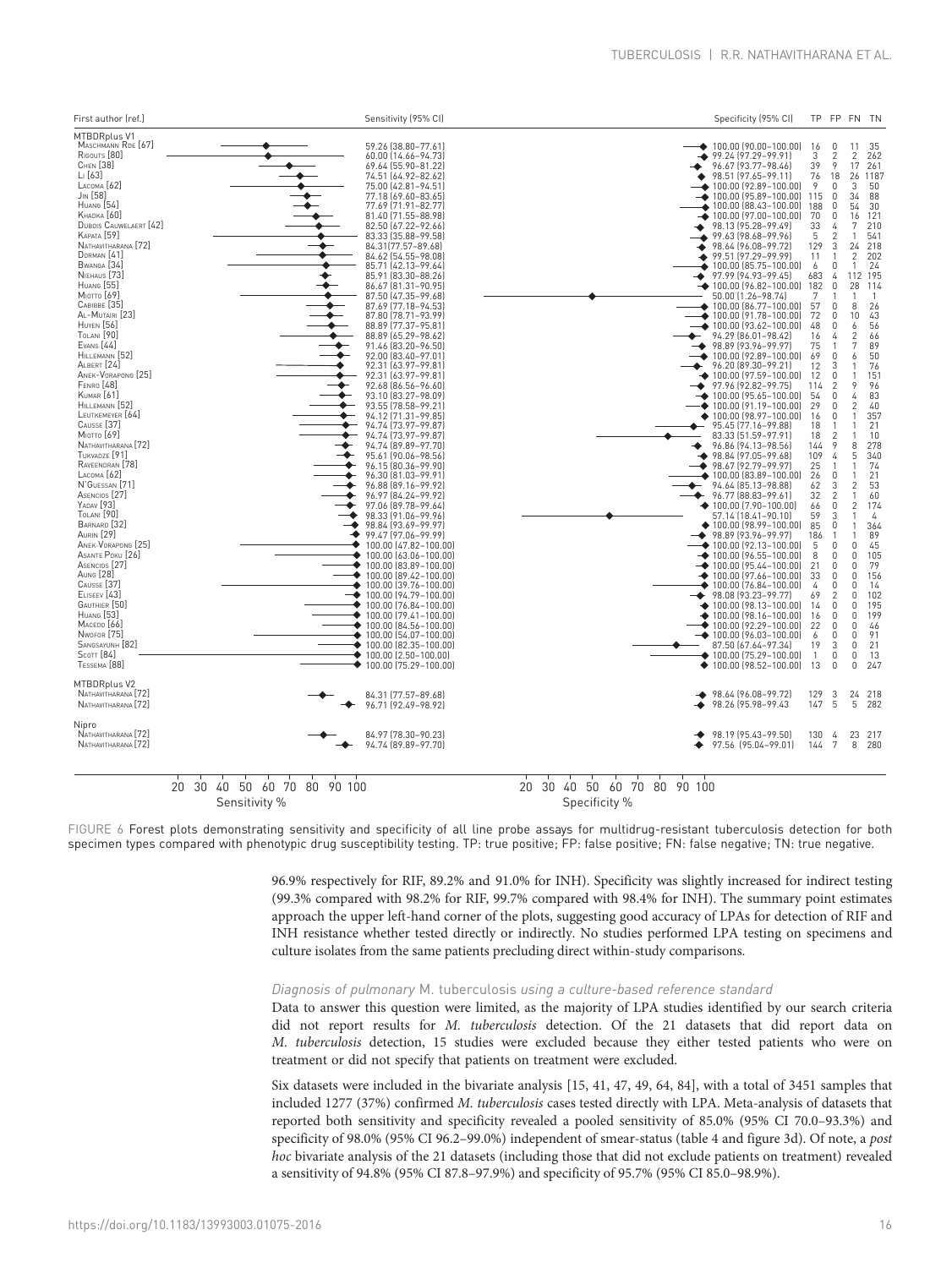<span id="page-16-0"></span>

| TABLE 4 Diagnostic accuracy of line probe assays for all three assays for <i>Mycobacterium tuberculosis</i> (MTB) detection |                                                                    |                                                               |                                                    |                                                            |                                                                                  |                                                             |  |  |  |  |  |  |  |
|-----------------------------------------------------------------------------------------------------------------------------|--------------------------------------------------------------------|---------------------------------------------------------------|----------------------------------------------------|------------------------------------------------------------|----------------------------------------------------------------------------------|-------------------------------------------------------------|--|--|--|--|--|--|--|
| Reference standard                                                                                                          | Test                                                               | Direct or indirect                                            | Smear status                                       | Datasets (samples) n                                       | Sensitivity (95% CI)                                                             | Specificity (95% CI)                                        |  |  |  |  |  |  |  |
| Culture reference<br>Culture reference<br><b>Culture reference</b>                                                          | <b>MTB</b><br><b>MTB</b><br><b>MTB</b><br><b>MTB</b><br><b>MTB</b> | Direct<br>Direct<br>Direct<br>Direct: fresh<br>Direct: frozen | All<br>Positive<br>Negative<br><b>Both</b><br>Both | 6[3451]<br>$5(802)$ <sup>11</sup><br>5 (961)<br>4<br>$2^+$ | 85.0% [70.0-93.3]<br>94.4% [89.4-99.4]<br>44.4% [29.2-71.7]<br>83.0% [61.9-93.6] | 98.0% (96.2-99.0)<br>98.9% (95.4-99.7)<br>98.8% [97.2-99.5] |  |  |  |  |  |  |  |

TABLE 4 Diagnostic accuracy of line probe assays for all three assays for Mycobacterium tuberculosis (MTB) detection

+: meta-analysis was not possible based on the number of datasets identified for this subset. <sup>#</sup>: not estimable. <sup>¶</sup>: two of these five studies only reported on sensitivity so bivariate meta-analysis for specificity was not possible. Of the three studies that contributed data on smear positive specificity, estimates were 50% (n.b. only had 2 specimens that were MTB negative), 100% and 100%.

#### Investigation of heterogeneity

Moderate heterogeneity was seen among the sensitivity estimates for M. tuberculosis detection, which suggests that this pooled estimate has to be considered with caution ([figure 7\)](#page-15-0). Possible explanations include testing of a high proportion of smear negatives by CRUDU et al. [\[15\]](#page-19-0) and DORMAN et al. [\[41\]](#page-20-0) (74% and 50% respectively). Scorr et al.  $[84]$  reported that they used frozen samples for LPA in comparison with fresh samples and used a non-standard protocol for phenotypic DST testing, which may have decreased sensitivity. Specificity estimates were homogeneous.

#### Primary sub-group analysis by smear status

Five out of six included datasets that evaluated LPA on direct testing of clinical specimens reported smear status and were further evaluated. Two studies only reported on sensitivity and so bivariate meta-analysis was not possible for the other three studies.

Univariate analysis of the smear positive data for all five studies, which accounted for 802 samples, of which 781 were confirmed M. tuberculosis cases, revealed a sensitivity of 94.4% (95% CI 89.4-99.4%). For the three studies that contributed data to specificity, estimates were 50%, 100% and 100% [[15](#page-19-0), [49, 64](#page-20-0)]. The specificity of 50% (95% CI 0.01–98.7%) by CRUDU et al. [\[15\]](#page-19-0) represented one out of two M. tuberculosis-negative specimens.

Five studies provided data on M. tuberculosis detection in smear negative cases, which accounted for 961 samples, of which 487 were confirmed M. tuberculosis cases. Sensitivity estimates across the studies ranged from 0% to 76%. Four studies only contributed data to both sensitivity and specificity and a bivariate meta-analysis revealed a pooled sensitivity of 44.4% (95% CI 20.2–71.7%) and specificity of 98.9% (95% CI 95.4–99.7%). The dataset by FRIEDRICH et al.  $[49]$  only tested one non-M. tuberculosis smear-negative specimen that was misidentified as M. tuberculosis by LPA. Given the substantial heterogeneity and the small number of studies, these estimates have to be interpreted with caution.

# Secondary sub-group analysis by specimen condition

Given the low numbers of datasets reporting information on specimen condition, only a limited analysis was possible. Two datasets performed LPA testing on frozen specimens and reported a sensitivity of 94.7% and 76.1% respectively [\[47,](#page-20-0) [84](#page-21-0)]. Bivariate meta-analysis of the four datasets that performed LPA testing on

| First author [ref.]    |    |    |    |    |    |               |    |    |     | Sensitivity (95% CI)              |    |    |               |    |    |     | Specificity (95% CI) |                                           |     |   | TP FP FN | TN              |
|------------------------|----|----|----|----|----|---------------|----|----|-----|-----------------------------------|----|----|---------------|----|----|-----|----------------------|-------------------------------------------|-----|---|----------|-----------------|
| <b>MTBDRplus V2</b>    |    |    |    |    |    |               |    |    |     |                                   |    |    |               |    |    |     |                      |                                           |     |   |          |                 |
| <b>CRUDU</b> [15]      |    |    |    |    |    |               |    |    |     | 86.19 (80.29-90.86)               |    |    |               |    |    |     |                      | $\rightarrow$ 97.08 [92.69-99.20]         | 156 | 4 | 25 133   |                 |
| MTBDRplus V1           |    |    |    |    |    |               |    |    |     |                                   |    |    |               |    |    |     |                      |                                           |     |   |          |                 |
| DORMAN <sub>[41]</sub> |    |    |    |    |    |               |    |    |     | 49.33 (44.94 - 53.72)             |    |    |               |    |    |     |                      | $*$ 99.19 (98.62–99.57)                   |     |   |          | 256 13 263 1594 |
| SCOTT <sub>[84]</sub>  |    |    |    |    |    |               |    |    |     | 76.12 (64.14-85.69)               |    |    |               |    |    |     |                      | $\rightarrow$ 97.20 (92.02-99.42)         | 51  | 3 | 16       | 104             |
| LUETKEMEYER [64]       |    |    |    |    |    |               |    |    |     | 82.26 [77.99-86.00]               |    |    |               |    |    |     |                      | $*100.00$ (98.36-100.00) 306 0            |     |   | 66       | 223             |
| FELKEL [47]            |    |    |    |    |    |               |    |    |     | $\rightarrow$ 94.74 [73.97-99.87] |    |    |               |    |    |     |                      | $-$ 94.59 (86.73-98.51)                   | 18  | 4 |          | 70              |
| FRIEDRICH [49]         |    |    |    |    |    |               |    |    |     | $\rightarrow$ 95.80 (90.47-98.62) |    |    |               |    |    |     |                      | $\rightarrow$ 100.00 (59.04-100.00) 114 0 |     |   | - 5      |                 |
|                        | 20 | 30 | 40 | 50 | 60 | 70            | 80 | 90 | 100 |                                   | 50 | 60 | 70            | 80 | 90 | 100 |                      |                                           |     |   |          |                 |
|                        |    |    |    |    |    | Sensitivity % |    |    |     |                                   |    |    | Specificity % |    |    |     |                      |                                           |     |   |          |                 |

FIGURE 7 Forest plots demonstrating the sensitivity and specificity of all the line probe assays evaluated for the diagnosis of pulmonary Mycobacterium tuberculosis compared with culture. TP: true positive; FP: false positive; FN: false negative; TN: true negative.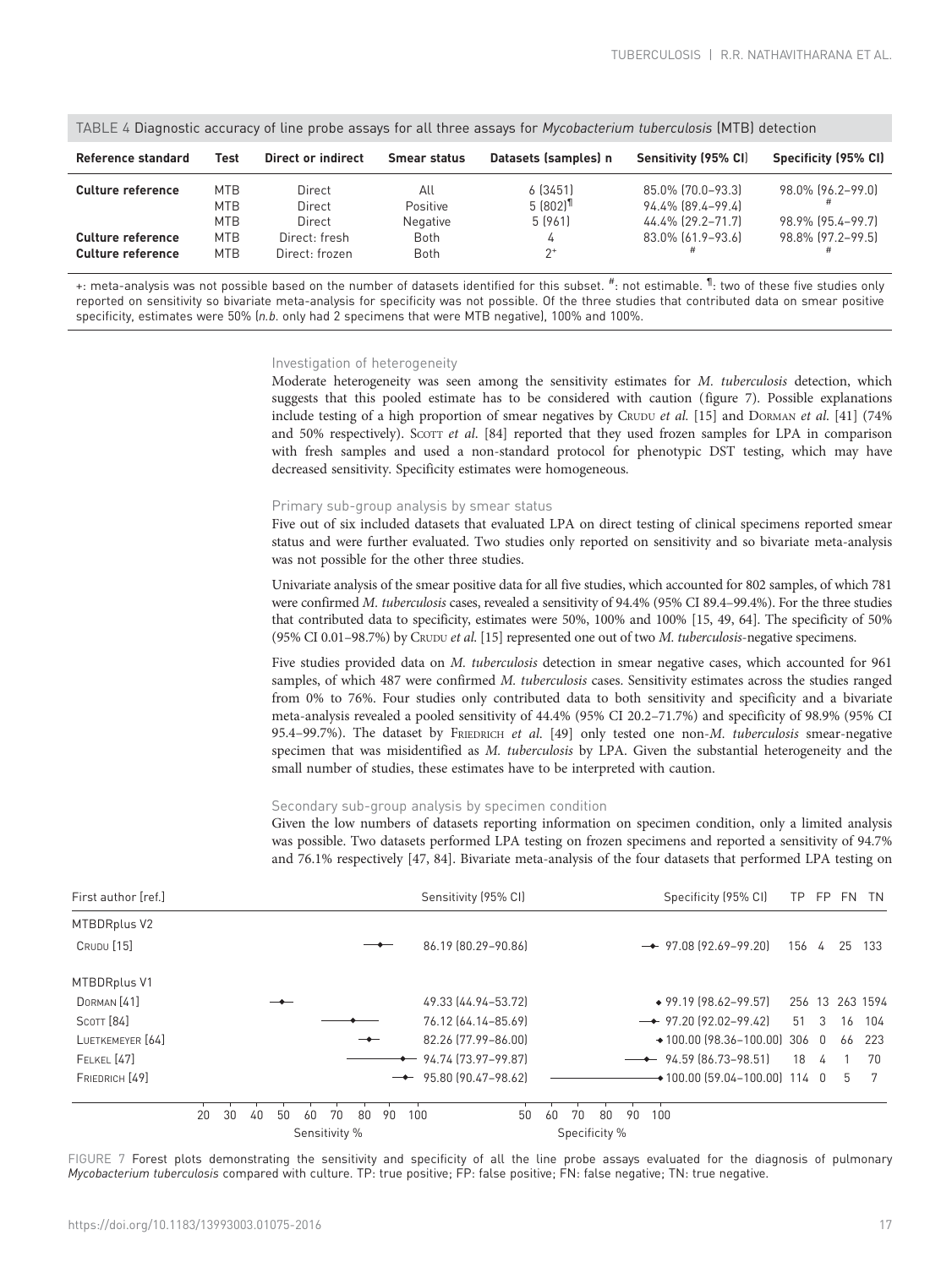fresh specimens demonstrated a pooled sensitivity of 83.0% (95% CI 61.9–93.6%). No conclusion could be drawn in regards to the effect of the specimen condition for the sensitivity of the test.

# Secondary sub-group analysis by smear grade

It was not possible to perform a sub-group analysis to evaluate smear grade on the accuracy of LPA for M. tuberculosis detection due to the lack of reported data on this variable. NATHAVITHARANA et al. [[72](#page-21-0)] found that smear grade affected indeterminate rates for RIF and INH detection (see section on indeterminate results) and other studies also mentioned that smear grade affected the number of valid results, often resulting in studies only evaluating smear-positive specimens or selecting specimens with the highest smear grade for analysis.

#### Sensitivity analyses

We assessed whether excluding studies that: selected for MDR-TB risk, used convenience sampling, used a case–control design or did not blind operators (or if studies were unclear on these criteria). These sensitivity analyses made no difference to any of the findings (appendix F, tables S4 and S5 in the supplementary material).

# **Discussion**

#### Principal findings

For the detection of RIF resistance, pooled bivariate analyses from 21 225 samples (91 datasets) demonstrated a sensitivity of 96.7% and specificity of 98.8%. For the detection of INH resistance, pooled bivariate analyses from 20954 samples (87 datasets) demonstrated a sensitivity of 90.2% and specificity of 99.2%. Sensitivity and specificity were similar for direct and indirect testing for both RIF and INH. While INH resistance was only detected with moderate sensitivity (90.2%), INH resistance is also highly correlated with RIF resistance in high-burden settings [\[95](#page-21-0)] and a negative result in the context of RIF resistance needs to be treated with caution. LPAs demonstrated good sensitivity (92.9%) and high specificity (99.3%) for MDR-TB detection.

For the detection of M. tuberculosis, data were far more limited and results have to be interpreted with caution. Pooled bivariate analyses from 3451 samples (six datasets) demonstrated a sensitivity of 85.0% and specificity of 98.0% on directly tested specimens. Data on smear status were limited. However, our analysis demonstrated that the assay performs well in smear-positive samples (sensitivity 94.4%) but only detects about 44% of cases in smear-negative specimens. This compares with the 67% sensitivity for Xpert MTB/RIF on smear-negative specimens when used as an add-on test [\[96](#page-21-0)]. However the smear-negative sensitivity estimate is derived from only four datasets and a univariate analysis that included datasets with patients on treatment provided a higher sensitivity estimate (58%). These estimates must therefore be considered with caution given the substantial remaining heterogeneity observed.

# Strengths and limitations of the meta-analysis

Our study includes the largest number of studies (74 studies, 21 225 samples) evaluated as part of a systematic review to assess the diagnostic test accuracy of LPAs for RIF resistance, INH resistance and M. tuberculosis detection. The prior WHO-commissioned systematic review on LPAs in 2008 only assessed detection of multidrug resistance without including accuracy for M. tuberculosis detection. It also evaluated two assays (INNO-LiPA and Hain MTBDR), which did not detect INH resistance due to inhA mutations and are no longer commercially available. Although the majority of datasets included in this study evaluated Hain V1, our analyses included data on Hain V2 and Nipro, which have not previously been reviewed systematically. A recent study demonstrated that the assays are non-inferior in respect to resistance detection, while slightly favouring Hain V2 due to lower indeterminate results on paucibacillary samples [\[72\]](#page-21-0). Differences between the index LPAs are therefore more likely to be due to variation in the study populations than due to true differences in accuracy between the tests.

Overall, studies included for the assessment of diagnostic accuracy for RIF and INH resistance were fairly homogeneous. Data from this systematic review reinforces the diagnostic accuracy estimates from the previous systematic review [\[13\]](#page-19-0) and again demonstrates a greater degree of heterogeneity for INH compared to RIF. This is attributed to INH-resistance mutations being detected in a wider range of genetic loci than for RIF. Other explanations for residual heterogeneity include the predominance of different mutations between datasets due to strain and patient diversity with different mutations being seen in mono-resistant versus MDR strains and heteroresistance also being more common in patients that develop resistance on treatment rather than having transmitted resistance [[97](#page-21-0), [98](#page-21-0)]. Furthermore predominant mutations have been described both for INH and RIF resistance that differ by geographic locations [\[10](#page-19-0), [17,](#page-19-0) [99](#page-21-0)].

Targeted sequencing was only performed in approximately one-third of studies and often only on discrepant results between LPA and phenotypic DST, which limits the validity of the composite reference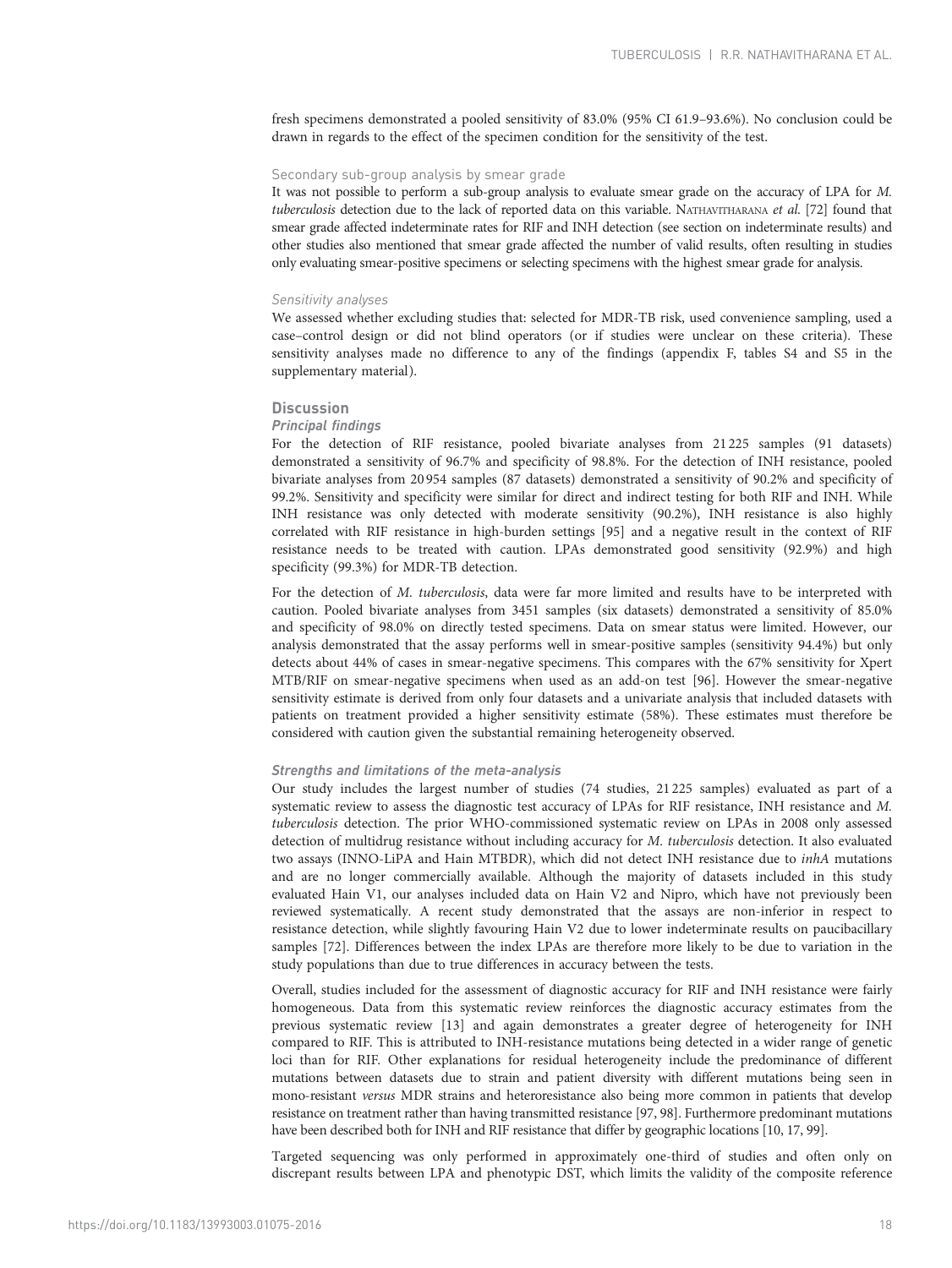standard analysis. Nonetheless, this analysis suggests that decreases in LPA sensitivity are likely due to mutations outside of the probe hotspots or other mechanisms of resistance such as efflux pumps that are also not detected by targeted sequencing. Use of the composite reference standard increased the specificity for RIF and INH resistance detection due to reclassification of some LPA false positives when mutations known to be of clinical significance were detected by LPA but missed by phenotypic DST [\[100](#page-22-0), [101\]](#page-22-0).

Aside from the large number of studies identified, strengths of this study included the use of a standard protocol and predefined analyses using bivariate random-effects models. However, we also recognise some limitations. Despite our comprehensive search strategy, we acknowledge that some relevant studies may have been missed. Publication and selection bias could have resulted in overly optimistic estimates of the diagnostic accuracy of LPAs. Many studies were laboratory based and did not report on the selection criteria of patients. Others included patients that were exposed to MDR-TB patients or already identified as MDR-TB, which may bias the expected pool of mutations detected. If LPAs are utilised more broadly in patients independent of risk factors for drug resistance, then a slightly different pool of mutations and more heteroresistance may impact their sensitivity [\[97, 98](#page-21-0)]. Available data for Hain V2 and Nipro were more limited. Further research evaluating the effect of smear status, smear grade and other covariates such as HIV on the diagnostic accuracy of LPAs is needed. A more comprehensive approach to a sequencing reference standard is needed as many studies suffered from bias due to a discrepant analysis. It is also essential for authors of diagnostic accuracy studies to follow the Standards for Reporting Diagnostic accuracy studies (STARD) criteria [\[102](#page-22-0)] and QUADAS-2 framework to ensure methodological quality and adequate reporting [\[103](#page-22-0)].

# Potential clinical and epidemiologic relevance of LPA use in practice

The first pillar of integrated patient-centred care and prevention of the End TB Strategy published by WHO in 2015 [\[104](#page-22-0)] states the need for the "early diagnosis of tuberculosis including universal drug susceptibility testing". This highlights the importance of LPAs for the rapid diagnosis of tuberculosis and multidrug resistance. LPAs are also recommended by the International Standards for Tuberculosis Control (3rd Edition) [\[105](#page-22-0)] and represent a widely used assay for the diagnosis of MDR-TB, particularly in settings where there are heightened concerns for INH mono-resistance. This review provides evidence to support the ongoing use of LPAs based on their diagnostic accuracy when used directly on sputum smear-positive specimens or indirectly on culture isolates, as an initial test or in parallel with culture-based DST for the detection of M. tuberculosis and multidrug resistance based on data acquired from a range of laboratory settings in different countries. In low- and middle-incidence countries, LPAs may also serve as a critical tool for tuberculosis elimination efforts as part of laboratory surveillance as well as the prompt diagnosis of tuberculosis including MDR-TB in high-risk groups, such as migrants [\[106](#page-22-0)–[108\]](#page-22-0).

WHO also released recommendations in support of the use of the shorter MDR-TB regimen [[109](#page-22-0)] in May 2016 [\[110\]](#page-22-0). This regimen contains kanamycin, high-dose moxifloxacin, prothionamide (or ethionamide), clofazimine, high-dose INH, pyrazinamide and ethambutol, given together in an initial phase of 4–6 months, followed by 5 months of treatment with moxifloxacin, clofazimine, pyrazinamide and ethambutol. Although the guidelines state that INH resistance does not preclude the use of this regimen, the efficacy of high-dose INH in patients with katG mutations is unclear [\[111](#page-22-0)–[114](#page-22-0)] and is currently the subject of an ongoing clinical trial [\[115\]](#page-22-0). Similarly, due to cross-resistance, strains with inhA mutations are typically resistant to ethionamide (and also prothionamide) although these patients may benefit from high-dose INH [\[73](#page-21-0)]. Therefore patients with katG and/or inhA mutations may potentially have between one and two fewer active drugs in the regimen. Many patients started on the short MDR-TB regimen will have been diagnosed by Xpert MTB/RIF, which does not detect INH resistance, and therefore knowledge of INH resistance mutations obtained from first line LPAs (as evaluated in this study), while not required, may provide additional valuable information to clinicians, provided it does not delay the start of therapy. Although culture-based DST may also provide these answers, this usually takes several weeks and is not frequently done. This highlights a possible adjunctive role for LPAs in the appropriate early management of MDR-TB [\[116, 117\]](#page-22-0).

#### Conclusions

In adults with pulmonary tuberculosis, LPAs demonstrated high accuracy overall for the detection of RIF resistance. LPAs demonstrated high specificity for INH resistance detection with good sensitivity. The accuracy of LPAs for M. tuberculosis detection on smear-positive specimens is high, but suboptimal in smear-negative samples. These results were used to inform updated WHO policy recommendations.

#### Acknowledgements

We would like to thank all of the study authors who provided additional data necessary to complete this review. We also wish to thank the following individuals: Julia Whelan and Diane Young from Beth Israel Deaconess Medical Center (Boston, MA, USA) Knowledge Services for assistance with our search strategy and David Dolinger from FIND (Geneva, Switzerland) for assistance regarding the interpretation of certain drug resistance mutations.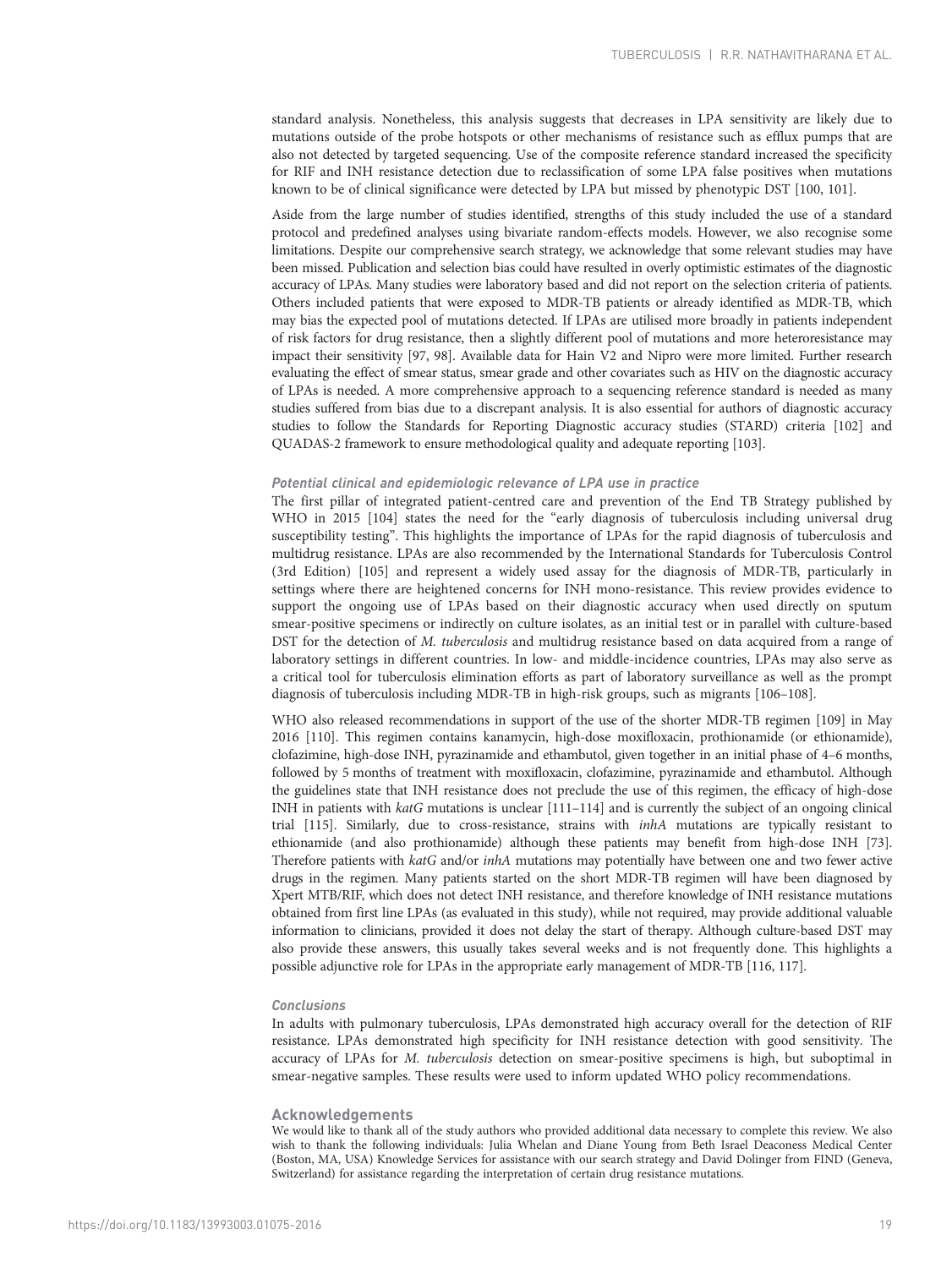# <span id="page-19-0"></span>References

- 1 World Health Organization. Global Tuberculosis Report. Geneva, World Health Organization, 2016. Available from: [http://www.who.int/tb/publications/global\\_report/en/](http://www.who.int/tb/publications/global_report/en/)
- 2 World Health Organization. Multidrug and Extensively Drug-resistant TB (M/XDR-TB): 2010 Global Report on Surveillance and Response. Geneva, World Health Organization, 2010. Available from: [http://apps.who.int/iris/](http://apps.who.int/iris/bitstream/10665/44286/1/9789241599191_eng.pdf) [bitstream/10665/44286/1/9789241599191\\_eng.pdf](http://apps.who.int/iris/bitstream/10665/44286/1/9789241599191_eng.pdf)
- 3 Heifets LB, Cangelosi GA. Drug susceptibility testing of Mycobacterium tuberculosis: a neglected problem at the turn of the century. Int J Tuberc Lung Dis 1999; 3: 564-581.
- 4 Dinnes J, Deeks J, Kunst H, et al. A systematic review of rapid diagnostic tests for the detection of tuberculosis infection. Health Technol Assess 2007; 11: 1–196.
- 5 Small PM, Pai M. Tuberculosis diagnosis: time for a game change. N Engl J Med 2010; 363: 1070–1071.<br>6 Ling DL Zwerling AA. Pai M. Rapid diagnosis of drug-resistant TB using line probe assays: from ey
- 6 Ling DI, Zwerling AA, Pai M. Rapid diagnosis of drug-resistant TB using line probe assays: from evidence to policy. Expert Rev Respir Med 2008; 2: 583-588.
- 7 Telenti A, Honore N, Bernasconi C, et al. Genotypic assessment of isoniazid and rifampin resistance in Mycobacterium tuberculosis: a blind study at reference laboratory level. J Clin Microbiol 1997; 35: 719–723.
- 8 Mokrousov I, Narvskaya O, Otten T, et al. High prevalence of KatG Ser315Thr substitution among isoniazid-resistant Mycobacterium tuberculosis clinical isolates from northwestern Russia, 1996 to 2001. Antimicrob Agents Chemother 2002; 46: 1417–1424.
- 9 Musser JM, Kapur V, Williams DL, et al. Characterization of the catalase-peroxidase gene (katG) and inhA locus in isoniazid-resistant and -susceptible strains of Mycobacterium tuberculosis by automated DNA sequencing: restricted array of mutations associated with drug resistance. J Infect Dis 1996; 173: 196–202.
- 10 Seifert M, Catanzaro D, Catanzaro A, et al. Genetic mutations associated with isoniazid resistance in Mycobacterium tuberculosis: a systematic review. PLoS One 2015; 10: e0119628.
- 11 Sreevatsan S, Pan X, Zhang Y, et al. Analysis of the oxyR-ahpC region in isoniazid-resistant and -susceptible Mycobacterium tuberculosis complex organisms recovered from diseased humans and animals in diverse localities. Antimicrob Agents Chemother 1997; 41: 600–606.
- 12 World Health Organization. WHO policy statement. Molecular line probe assays for rapid screening of patients at risk of multidrug-resistant tuberculosis (English and Russian), 2008. www.who.int/tb/features\_archive/ policy\_statement.pdf?ua=1 Date last accessed: December 22, 2016.
- 13 Ling DI, Zwerling AA, Pai M. GenoType MTBDR assays for the diagnosis of multidrug-resistant tuberculosis: a meta-analysis. Eur Respir J 2008; 32: 1165–1174.
- 14 Barnard M, Gey van Pittius NC, van Helden PD, et al. The diagnostic performance of the GenoType MTBDRplus version 2 line probe assay is equivalent to that of the Xpert MTB/RIF assay. J Clin Microbiol 2012; 50: 3712–3716.
- 15 Crudu V, Stratan E, Romancenco E, et al. First evaluation of an improved assay for molecular genetic detection of tuberculosis as well as rifampin and isoniazid resistances. J Clin Microbiol 2012; 50: 1264–1269.
- 16 Arentz M, Sorensen B, Horne DJ, et al. Systematic review of the performance of rapid rifampicin resistance testing for drug-resistant tuberculosis. PLoS One 2013; 8: e76533.
- 17 Mitarai S, Kato S, Ogata H, et al. Comprehensive multicenter evaluation of a new line probe assay kit for identification of Mycobacterium species and detection of drug-resistant Mycobacterium tuberculosis. J Clin Microbiol 2012; 50: 884–890.
- 18 Moher D, Liberati A, Tetzlaff J, et al. Preferred reporting items for systematic reviews and meta-analyses: the PRISMA statement. PLoS Med 2009; 6: e1000097.
- 19 Cochrane Handbook for Systematic Reviews of Diagnostic Test Accuracy. The Cochrane Collaboration, London, 2008. http://methods.cochrane.org/sdt/handbook-dta-reviews Date last accessed: December 22, 2016.
- 20 Whiting PF, Rutjes AW, Westwood ME, et al. QUADAS-2: a revised tool for the quality assessment of diagnostic accuracy studies. Ann Intern Med 2011; 155: 529–536.
- 21 Chu H, Cole SR. Bivariate meta-analysis of sensitivity and specificity with sparse data: a generalized linear mixed model approach. J Clin Epidemiol 2006; 59: 1331–1332.
- 22 Reitsma JB, Glas AS, Rutjes AW, et al. Bivariate analysis of sensitivity and specificity produces informative summary measures in diagnostic reviews. J Clin Epidemiol 2005; 58: 982–990.
- 23 Al-Mutairi NM, Ahmad S, Mokaddas E. Performance comparison of four methods for detecting multidrug-resistant Mycobacterium tuberculosis strains. Int J Tuberc Lung Dis 2011; 15: 110–115.
- 24 Albert H, Bwanga F, Mukkada S, et al. Rapid screening of MDR-TB using molecular line probe assay is feasible in Uganda. BMC Infect Dis 2010; 10: 41.
- 25 Anek-Vorapong R, Sinthuwattanawibool C, Podewils LJ, et al. Validation of the GenoType MTBDRplus assay for detection of MDR-TB in a public health laboratory in Thailand. BMC Infect Dis 2010; 10: 123.
- 26 Asante-Poku A, Otchere ID, Danso E, et al. Evaluation of GenoType MTBDRplus for the rapid detection of drug-resistant tuberculosis in Ghana. Int J Tuberc Lung Dis 2015; 19: 954–959.
- 27 Asencios L, Galarza M, Quispe N, et al. Molecular test GenotypeMTBDRplus, an alternative to rapid detection of multidrug resistance tuberculosis. Revista Peruana de Medicina Experimental y Salud Publica 2012; 29: 92–98.
- 28 Aung WW, Ei PW, Nyunt WW, et al. Phenotypic and genotypic analysis of anti-tuberculosis drug resistance in Mycobacterium tuberculosis isolates in Myanmar. Ann Lab Med 2015; 35: 494–499.
- 29 Aurin TH, Munshi SK, Kamal SM, et al. Molecular approaches for detection of the multi-drug resistant tuberculosis (MDR-TB) in Bangladesh. PloS One 2014; 9: e99810.
- 30 Bablishvili N, Tukvadze N, Avaliani Z, et al. A comparison of the Xpert MTB/RIF and GenoType MTBDRplus assays in Georgia. Int J Tuberc Lung Dis 2015; 19: 676–678.
- 31 Banu S, Rahman SMM, Khan MSR, et al. Discordance across several methods for drug susceptibility testing of drug-resistant Mycobacterium tuberculosis isolates in a single laboratory. J Clin Microbiol 2014; 52: 156–163.
- 32 Barnard M, Albert H, Coetzee G, et al. Rapid molecular screening for multidrug-resistant tuberculosis in a high-volume public health laboratory in South Africa. Am J Respir Crit Care Med 2008; 177: 787-792.
- 33 Brossier F, Veziris N, Jarlier V, et al. Performance of MTBDR plus for detecting high/low levels of Mycobacterium tuberculosis resistance to isoniazid. Int J Tuberc Lung Dis 2009; 13: 260–265.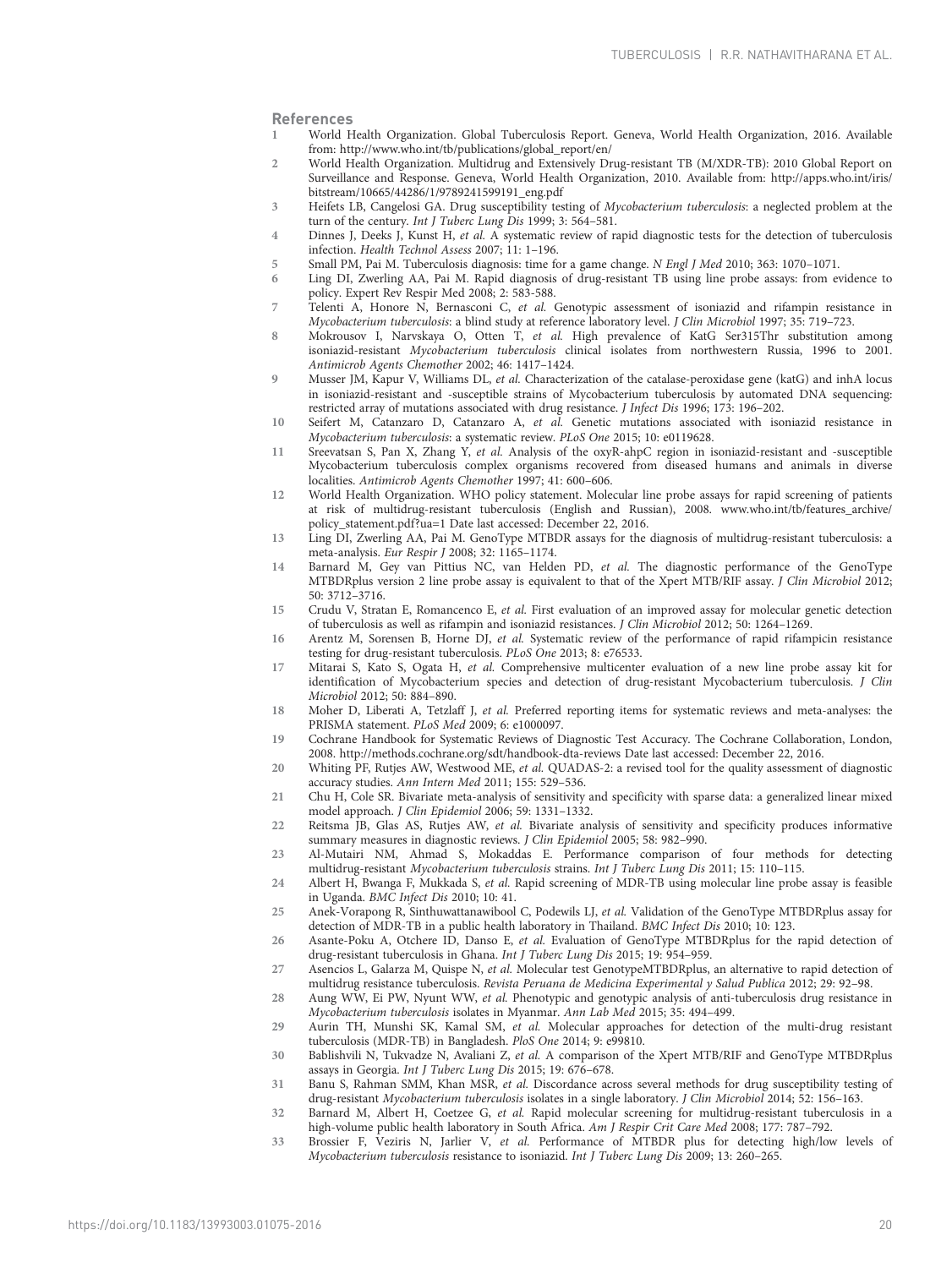- <span id="page-20-0"></span>34 Bwanga F, Joloba ML, Haile M, et al. Evaluation of seven tests for the rapid detection of multidrug-resistant tuberculosis in Uganda. Int J Tuberc Lung Dis 2010; 14: 890–895.
- 35 Cabibbe AM, Miotto P, Moure R, et al. A lab-on-chip based platform for fast molecular diagnosis of multi-drug resistant tuberculosis. J Clin Microbiol 2015.
- 36 Catanzaro A, Rodwell TC, Catanzaro DG, et al. Performance comparison of three rapid tests for the diagnosis of drug-resistant tuberculosis. PLoS One 2015; 10: e0136861.
- 37 Causse M, Ruiz P, Gutierrez JB, et al. Evaluation of new GenoType MTBDRplus for detection of resistance in cultures and direct specimens of Mycobacterium tuberculosis. Int J Tuberc Lung Dis 2008; 12: 1456–1460.
- 38 Chen C, Kong W, Zhu L, et al. Evaluation of the GenoType MTBDRplus line probe assay on sputum-positive samples in routine settings in China. Int J Tuberc Lung Dis 2014; 18: 1034–1039.
- 39 Chryssanthou E, Angeby K. The GenoType MTBDRplus assay for detection of drug resistance in Mycobacterium tuberculosis in Sweden. APMIS 2012; 120: 405–409.
- 40 Daum LT, Rodriguez JD, Worthy SA, et al. Next-generation ion torrent sequencing of drug resistance mutations in Mycobacterium tuberculosis strains. J Clin Microbiol 2012; 50: 3831–3837.
- 41 Dorman SE, Chihota VN, Lewis JJ, et al. Genotype MTBDRplus for direct detection of Mycobacterium tuberculosis and drug resistance in strains from gold miners in South Africa. J Clin Microbiol 2012; 50: 1189–1194.
- 42 Dubois Cauwelaert N, Ramarokoto H, et al. DNA extracted from stained sputum smears can be used in the MTBDRplus assay. J Clin Microbiol 2011; 49: 3600–3603.
- 43 Eliseev PI, Maryandyshev AO, Nikishova EI, et al. Epidemiological analyses of tuberculosis in Archangelsk, Russia and implementation of a rapid assay for detection of resistance in this high burden setting. Int J Mycobacteriol 2013; 2: 103–108.
- 44 Evans J, Stead MC, Nicol MP, et al. Rapid genotypic assays to identify drug-resistant Mycobacterium tuberculosis in South Africa. J Antimicrob Chemother 2009; 63: 11–16.
- 45 Fabre M, Hauck Y, Pourcel C, et al. Performances of the assay MTBDRplus in the surveillance of rifampicin resistance in Mycobacterium tuberculosis. Pathologie Biologie 2011; 59: 94–96.
- 46 Farooqi JQ, Khan E, Alam SM, et al. Line probe assay for detection of rifampicin and isoniazid resistant tuberculosis in Pakistan. J Pak Med Assoc 2012; 62: 767–772.
- 47 Felkel M, Exner R, Schleucher R, et al. Evaluation of Mycobacterium tuberculosis drug susceptibility in clinical specimens from Nigeria using genotype MTBDRplus and MTBDRsl assays. Eur J Microbiol Immunol (Bp) 2013; 3: 252–257.
- 48 Ferro BE, Garcia PK, Nieto LM, et al. Predictive value of molecular drug resistance testing of Mycobacterium tuberculosis isolates in Valle del Cauca, Colombia. J Clin Microbiol 2013; 51: 2220–2224.
- 49 Friedrich SO, Venter A, Kayigire XA, et al. Suitability of Xpert MTB/RIF and genotype MTBDRplus for patient selection for a tuberculosis clinical trial. J Clin Microbiol 2011; 49: 2827–2831.
- 50 Gauthier M, Somoskovi A, Berland JL, et al. Stepwise implementation of a new diagnostic algorithm for multidrug-resistant tuberculosis in Haiti. Int J Tuberc Lung Dis 2014; 18: 220–226.
- 51 Gitti Z, Mantadakis E, Maraki S, et al. GenoType(R) MTBDRplus compared with conventional drug-susceptibility testing of Mycobacterium tuberculosis in a low-resistance locale. Future Microbiol 2011; 6: 357–362.
- 52 Hillemann D, Rusch-Gerdes S, Richter E. Evaluation of the GenoType MTBDRplus assay for rifampin and isoniazid susceptibility testing of Mycobacterium tuberculosis strains and clinical specimens. J Clin Microbiol 2007; 45: 2635–2640.
- 53 Huang FL, Jin JL, Chen S, et al. MTBDRplus results correlate with treatment outcome in previously treated tuberculosis patients. Int J Tuberc Lung Dis 2015; 19: 319–325.
- 54 Huang WL, Chen HY, Kuo YM, et al. Performance assessment of the GenoType MTBDRplus test and DNA sequencing in detection of multidrug-resistant Mycobacterium tuberculosis. J Clin Microbiol 2009; 47: 2520-2524.
- 55 Huang WL, Hsu ZJ, Chang TC, et al. Rapid and accurate detection of rifampin and isoniazid-resistant Mycobacterium tuberculosis using an oligonucleotide array. Clin Microbiol Infect 2014; 20: O542–O549.
- 56 Huyen MN, Tiemersma EW, Lan NT, et al. Validation of the GenoType MTBDRplus assay for diagnosis of multidrug resistant tuberculosis in South Vietnam. BMC Infect Dis 2010; 10: 149.
- 57 Imperiale BR, Zumarraga MJ, Weltman G, et al. First evaluation in Argentina of the GenoType MTBDRplus assay for multidrug-resistant Mycobacterium tuberculosis detection from clinical isolates and specimens. Rev Argent Microbiol 2012; 44: 283–289.
- 58 Jin J, Zhang Y, Fan X, et al. Evaluation of the GenoType MTBDRplus assay and identification of a rare mutation for improving MDR-TB detection. Int J Tuberc Lung Dis 2012; 16: 521–526.
- 59 Kapata N, Mbulo G, Cobelens F, et al. The Second Zambian National Tuberculosis Drug Resistance survey: a comparison of conventional and molecular methods. Trop Med Int Health 2015; 20: 1492–1500.
- 60 Khadka JB, Rai SK, Shrestha S, et al. Study of rifampicin and isoniazid resistance mutation genes of M. tuberculosis isolates in Nepal. Nepal Med Coll J 2011; 13: 147–151.
- 61 Kumar P, Balooni V, Sharma BK, et al. High degree of multi-drug resistance and hetero-resistance in pulmonary TB patients from Punjab state of India. Tuberculosis (Edinb) 2014; 94: 73–80.
- 62 Lacoma A, Garcia-Sierra N, Prat C, et al. GenoType MTBDRplus assay for molecular detection of rifampin and isoniazid resistance in Mycobacterium tuberculosis strains and clinical samples. J Clin Microbiol 2008; 46: 3660–3667.
- 63 Li Q, Dong HY, Pang Y, et al. Multicenter evaluation of the molecular line probe assay for multidrug resistant Mycobacterium tuberculosis detection in China. Biomed Environ Sci 2015; 28: 464–467.
- 64 Luetkemeyer AF, Kendall MA, Wu X, et al. Evaluation of two line probe assays for rapid detection of Mycobacterium tuberculosis, tuberculosis (TB) drug resistance, and non-TB Mycobacteria in HIV-infected individuals with suspected TB. J Clin Microbiol 2014; 52: 1052–1059.
- 65 Lyu J, Kim MN, Song JW, et al. GenoType MTBDRplus assay detection of drug-resistant tuberculosis in routine practice in Korea. Int J Tuberc Lung Dis 2013; 17: 120–124.
- 66 Macedo R, Amorim A, Pereira E. Multidrug-resistant tuberculosis: rapid molecular detection with MTBDRplus assay in clinical samples. Rev Port Pneumol 2009; 15: 353–365.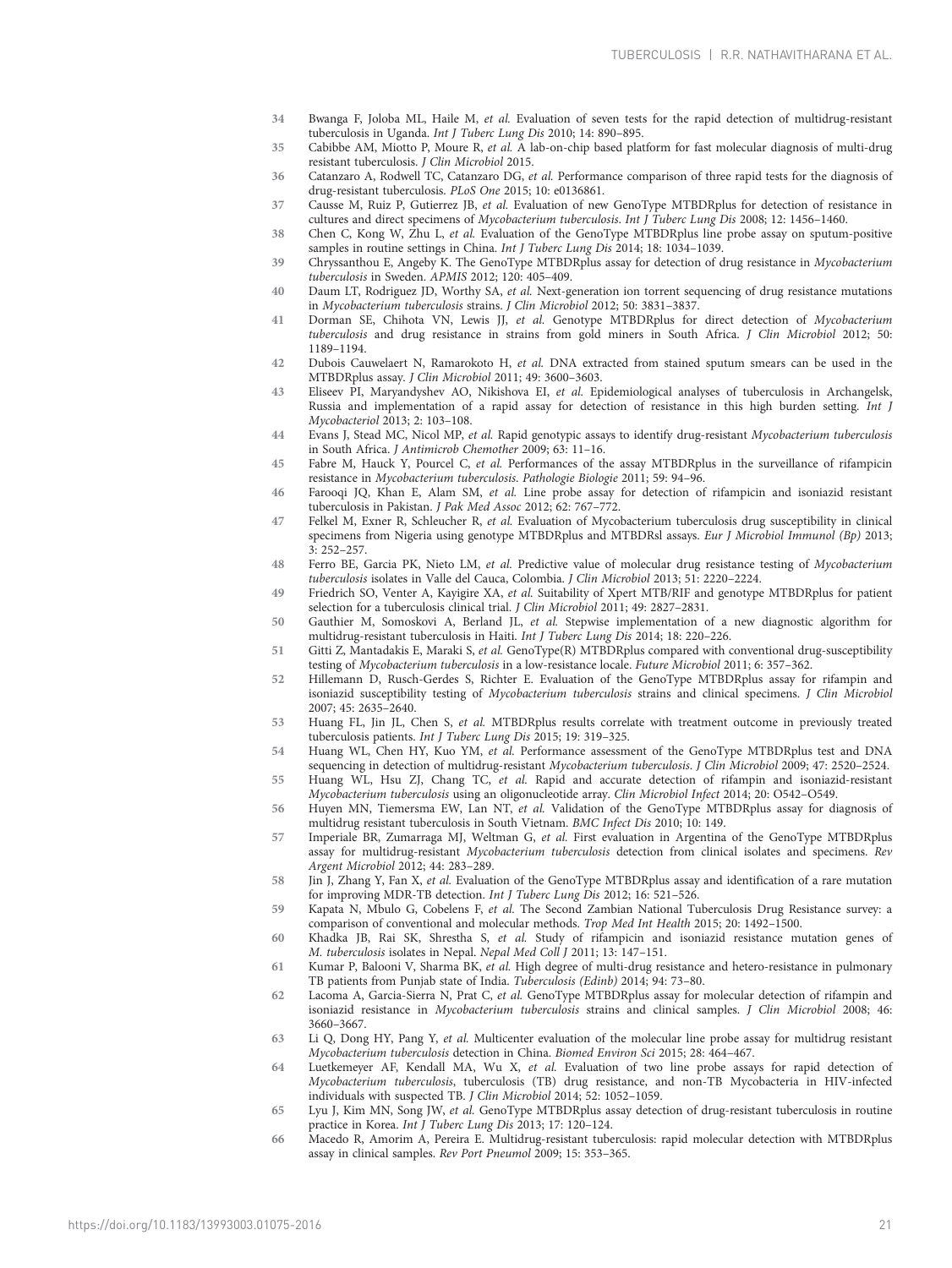- <span id="page-21-0"></span>67 Maschmann Rde A, Sa Spies F, Nunes, et al. Performance of the GenoType MTBDRplus assay directly on sputum specimens from Brazilian patients with tuberculosis treatment failure or relapse. J Clin Microbiol 2013; 51: 1606–1608.
- 68 Miotto P, Piana F, Cirillo DM, et al. Genotype MTBDRplus: a further step toward rapid identification of drug-resistant Mycobacterium tuberculosis. J Clin Microbiol 2008; 46: 393–394.
- 69 Miotto P, Saleri N, Dembele M, et al. Molecular detection of rifampin and isoniazid resistance to guide chronic TB patient management in Burkina Faso. BMC Infect Dis 2009; 9: 142.
- 70 Mironova S, Pimkina E, Kontsevaya I, et al. Performance of the GenoType MTBDRPlus assay in routine settings: a multicenter study. Eur J Clin Microbiol Infect Dis 2012; 31: 1381–1387.
- 71 N'Guessan K, Assi JS, Ouassa T, et al. Assessment of the genotype MTBDRplus assay for rifampin and isoniazid resistance detection on sputum samples in Cote d'Ivoire. Eur J Microbiol Immunol (Bp) 2014; 4: 166–173.
- 72 Nathavitharana RR, Hillemann D, Schumacher SG, et al. Multicenter noninferiority evaluation of Hain GenoType MTBDRplus Version 2 and Nipro NTM+MDRTB line probe assays for detection of rifampin and isoniazid resistance. J Clin Microbiol 2016; 54: 1624–1630.
- 73 Niehaus AJ, Mlisana K, Gandhi NR, et al. High prevalence of inhA promoter mutations among patients with drug-resistant tuberculosis in KwaZulu-Natal, South Africa. PLoS One 2015; 10: e0135003.
- 74 Nikolayevskyy V, Balabanova Y, Simak T, et al. Performance of the Genotype MTBDRPlus assay in the diagnosis of tuberculosis and drug resistance in Samara, Russian Federation. BMC Clin Pathol 2009; 9: 2.
- 75 Nwofor AC, Nyamngee A, Nwabuisi C, et al. Performance of Genotype MTBDRplus in the detection of resistance to rifampicin and isoniazid among clinical mycobacteria isolates in Ilorin, Nigeria. Curr HIV Res 2015; 13: 308–314.
- 76 Ocheretina O, Escuyer VE, Mabou MM, et al. Correlation between genotypic and phenotypic testing for resistance to rifampin in Mycobacterium tuberculosis clinical isolates in Haiti. Investigation of cases with discrepant susceptibility results. Plos One 2014; 9: e90569.
- 77 Raizada N, Sachdeva KS, Chauhan DS, et al. A multi-site validation in India of the line probe assay for the rapid diagnosis of multi-drug resistant tuberculosis directly from sputum specimens. PLoS One 2014; 9: e88626.
- 78 Raveendran R, Wattal C, Oberoi JK, et al. Utility of GenoType MTBDRplus assay in rapid diagnosis of multidrug resistant tuberculosis at a tertiary care centre in India. Indian J Med Microbiol 2012; 30: 58–63.
- 79 Rienthong S, Boonin C, Chaiyasirinrote B, et al. Evaluation of a novel line-probe assay for genotyping-based diagnosis of Mycobacterium tuberculosis in Thailand. Int J Tuberc Lung Dis 2015; 19: 817–822.
- 80 Rigouts L, Hoza AS, De Rijk P, et al. Evaluation of the Genotype MTBDRplus assay as a tool for drug resistance surveys. Int J Tuberc Lung Dis 2011; 15: 959–965.
- 81 Rufai SB, Kumar P, Singh A, et al. Comparison of Xpert MTB/RIF with line probe assay for detection of rifampin-monoresistant Mycobacterium tuberculosis. J Clin Microbiol 2014; 52: 1846–1852.
- 82 Sangsayunh P, Chuchothawon C. Genotype MTBDR plus (Hain) test in suspected MDR-TB patients. J Med Assoc Thai 2014; 97: 1028–1032.
- 83 Schon T, Jureen P, Chryssanthou E, et al. Rifampicin-resistant and rifabutin-susceptible Mycobacterium tuberculosis strains: a breakpoint artefact? J Antimicrob Chemother 2013; 68: 2074–2077.
- 84 Scott LE, McCarthy K, Gous N, et al. Comparison of Xpert MTB/RIF with other nucleic acid technologies for diagnosing pulmonary tuberculosis in a high HIV prevalence setting: a prospective study. PLoS Med 2011; 8: e1001061.
- 85 Shubladze N, Tadumadze N, Bablishvili N. Molecular patterns of multidrug resistance of in Georgia. Int J Mycobacteriol 2013; 2: 73–78.
- 86 Simons SO, van der Laan T, de Zwaan R, et al. Molecular drug susceptibility testing in the Netherlands: performance of the MTBDRplus and MTBDRsl assays. Int J Tuberc Lung Dis 2015; 19: 828–833.
- 87 Singhal R, Arora J, Lal P, et al. Comparison of line probe assay with liquid culture for rapid detection of multi-drug resistance in Mycobacterium tuberculosis. Indian J Med Res 2012; 136: 1044–1047.
- 88 Tessema B, Beer J, Emmrich F, et al. Analysis of gene mutations associated with isoniazid, rifampicin and ethambutol resistance among Mycobacterium tuberculosis isolates from Ethiopia. BMC Infect Dis 2012; 12: 37.
- 89 Tho DQ, Lan NT, Chau NV, et al. Multiplex allele-specific polymerase chain reaction for detection of isoniazid resistance in Mycobacterium tuberculosis. Int J Tuberc Lung Dis 2011; 15: 799–803.
- 90 Tolani MP, D'Souza DT, Mistry NF. Drug resistance mutations and heteroresistance detected using the GenoType MTBDRplus assay and their implication for treatment outcomes in patients from Mumbai, India. BMC Infect Dis 2012; 12: 9.
- 91 Tukvadze N, Kempker RR, Kalandadze I, et al. Use of a molecular diagnostic test in AFB smear positive tuberculosis suspects greatly reduces time to detection of multidrug resistant tuberculosis. PLoS One 2012; 7: e31563.
- 92 Vijdea R, Stegger M, Sosnovskaja A, et al. Multidrug-resistant tuberculosis: rapid detection of resistance to rifampin and high or low levels of isoniazid in clinical specimens and isolates. Eur J Clin Microbiol Infect Dis 2008; 27: 1079–1086.
- 93 Yadav RN, Singh BK, Sharma SK, et al. Comparative evaluation of GenoType MTBDRplus line probe assay with solid culture method in early diagnosis of multidrug resistant tuberculosis (MDR-TB) at a tertiary care centre in India. PLoS One 2013; 8: e72036.
- 94 Yordanova S, Bachiyska E, Atanasova Y, et al. Multidrug resistant tuberculosis in Bulgaria–atmicrobiological aspects|. Probl Infect Parasit Dis 2013; 41: 5–8.
- 95 Smith SE, Kurbatova EV, Cavanaugh JS, et al. Global isoniazid resistance patterns in rifampin-resistant and rifampin-susceptible tuberculosis. Int J Tuberc Lung Dis 2012; 16: 203–205.
- 96 Steingart KR, Schiller I, Horne DJ, et al. Xpert MTB/RIF assay for pulmonary tuberculosis and rifampicin resistance in adults. Cochrane Database Syst Rev 2014; 1: CD009593.
- 97 Gillespie SH. Evolution of drug resistance in Mycobacterium tuberculosis: clinical and molecular perspective. Antimicrob Agents Chemother 2002; 46: 267–274.
- 98 Muller B, Borrell S, Rose G, et al. The heterogeneous evolution of multidrug-resistant Mycobacterium tuberculosis. Trends Genet 2013; 29: 160–169.
- 99 Sanchez-Padilla E, Merker M, Beckert P, et al. Detection of drug-resistant tuberculosis by Xpert MTB/RIF in Swaziland. N Engl J Med 2015; 372: 1181–1182.